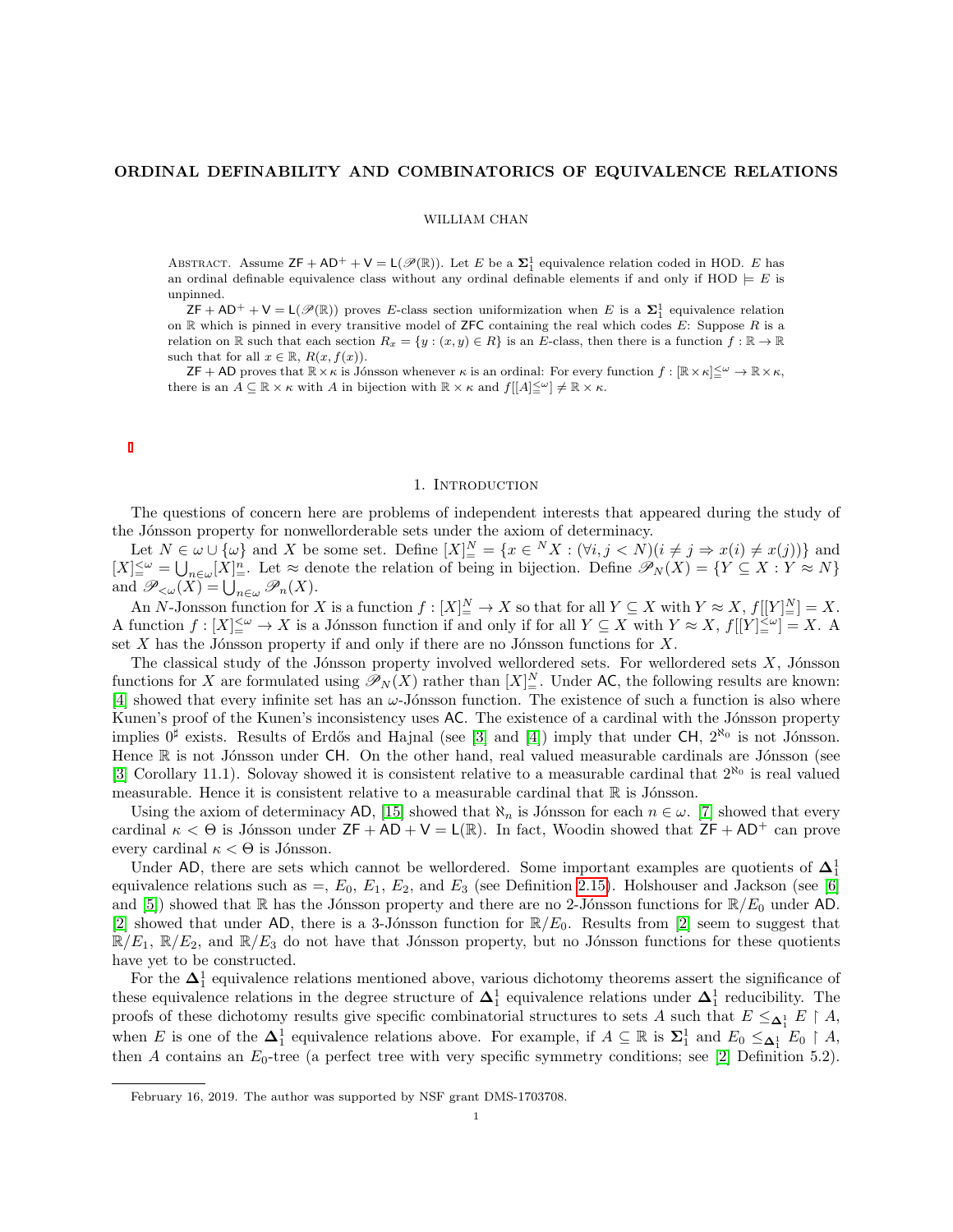Similarly, if  $A \subseteq \mathbb{R}$  is  $\Sigma_1^1$  and  $E_2 \leq_{\Delta_1^1} E_2 \upharpoonright A$ , then A contains an  $E_2$ -tree (a perfect tree with certain summability conditions; see [\[2\]](#page-14-6) Fact 14.14).

The following describes the techniques from [\[2\]](#page-14-6) for investigating the Jónsson property for  $\mathbb{R}/E_0$ : To study functions  $f: [\mathbb{R}/E_0]_+^2 \to \mathbb{R}/E_0$ , one would like to lift f to a function  $F: \mathbb{R}^2 \to \mathbb{R}$  with the property that for all  $(x_1, x_2) \in \mathbb{R}^2$ ,  $[F(x_1, x_2)]_{E_0} = f([x_1]_{E_0}, [x_2]_{E_0})$ . Such a function F is called a lift of f. Then one tries to produce an  $E_0$ -tree on which the collapse of F misses elements of  $\mathbb{R}/E_0$ . On the other hand, using the specific combinatorial structure of  $E_0$ -trees, one can define a map  $F : \mathbb{R}^3 \to \mathbb{R}$  which is  $E_0$ -invariant and given any real x, there is a triple  $(x_1, x_2, x_3)$  of  $E_0$ -unrelated reals so that  $F(x_1, x_2, x_3) E_0 x$ . The collapse of  $F$  would then be a 3-Jónsson map.

As described in the above example, the existence of lifts of functions from  $\mathbb{R}/E \to \mathbb{R}/E'$ , where E and  $E'$  are equivalence relations on R, seems to be useful in the study of functions on quotients. The existence of a lift is an immediate consequence of uniformization. AD<sub>R</sub> has full uniformization. Moreover, a lift of a function  $f : \mathbb{R}/E \to \mathbb{R}/E'$  requires only uniformization for relations whose sections are E'-classes. Woodin showed that countable section uniformization holds in  $AD^+$ . Thus lifts exist for functions into  $\mathbb{R}/E_0$  under  $AD^+$ . Moreover for the purpose of showing that there are no 2-Jónsson functions for  $\mathbb{R}/E_0$ , AD alone has a sufficient uniformization: Let  $f: [\mathbb{R}/E_0]_2^2 \to \mathbb{R}/E_0$ . One can apply comeager uniformization (which holds in just AD) to find a function  $F: C \to \mathbb{R}$ , where  $C \subseteq \mathbb{R}^2$  is comeager, which lifts f on C. Then the 2-Mycielski property for  $E_0$  shows that there is a set A such that  $E_0 \leq_{\mathbf{\Delta}_1^1} E_0 \restriction A$  and  $\{(x_1, x_2) \in A^2 : \neg(x_1 E_0, x_2)\} \subseteq C$ . (See [\[2\]](#page-14-6) Definition 2.11 for the definition of the Mycielski property.) This roughly implies that  $F$  lifts  $f$  on a set whose quotient by  $E_0$  has cardinality  $\mathbb{R}/E_0$ . However, [\[2\]](#page-14-6) showed that except for = which has the full Mycielski property, a very limited amount of the Mycielski property holds for the other equivalence relations of interest.

Motivated by this question of E-class section uniformization, Zapletal asked a related question: Does every ordinal definable  $E_2$  equivalence class contain an ordinal definable real, under  $ZF + AD + V = L(\mathbb{R})$ ? He informed the author that the equivalence relation  $=$ <sup>+</sup>, defined on  $\alpha \mathbb{R}$  as equality of range, has ordinal definable classes with no ordinal definable elements assuming  $AD+V = L(\mathbb{R})$ , and that this phenomenon can be viewed as a consequence of the unpinnedness of  $=$ . He asked then whether pinnedness can be used to characterize those  $\Delta_1^1$  equivalence relations with ordinal definable equivalence classes without any ordinal definable elements.

For countable equivalence relations, Zapletal's question has a positive answer under  $AD^+$ : Under  $AD^+$ , every ordinal definable countable set of reals contains only ordinal definable elements. The proof of this can be found within the proof of Woodin's countable section enumeration under  $AD^+$ , which states that for every relation R with countable sections there is a function that takes x to a wellordering of the section  $R_x$ . The main idea is to consider the canonical wellordering of  $R_x$  in  $\text{HOD}_S^{L[S,x,z]}$  as z ranges over a Turing cone of reals and S is some set of ordinals from an  $\infty$ -Borel code for R. (See [\[14\]](#page-14-7) for the proof.) This implies that under  $AD^+$ , every ordinal definable E class contains only ordinal definable elements if E is an equivalence relation with all countable classes defined using only ordinal parameters.

The determinacy assumptions are important for these questions since [\[11\]](#page-14-8) showed that in a forcing extension of the constructible universe  $L$ , there is an ordinal definable  $E_0$  equivalence class with no ordinal definable elements. Similar examples are given in [\[12\]](#page-14-9) which showed that in a forcing extension of L, there are definable relations with each section an  $E_0$ -class but have no uniformizations which are ordinal definable in a real.

Section [2](#page-2-0) will show roughly that in  $L(\mathbb{R}) \models AD$ , if a  $\Sigma_1^1$  equivalence relation E has an OD equivalence class without any OD elements, then HOD must think that  $E$  is unpinned:

**Theorem [2.12](#page-4-0)** Assume  $ZF + AD^+ + V = L(\mathcal{P}(\mathbb{R}))$ . Let T be a set of ordinals. Let E be an equivalence relation which is  $\Sigma_1^1(s)$  for some  $s \in \text{HOD}_T$  and let A be an  $\text{OD}_T$  E-class. If A has no  $\text{OD}_T$  elements, then  $HOD_T \models E$  is unpinned.

Models of  $ZF + AD^+ + V = L(\mathscr{P}(\mathbb{R}))$  are considered natural models of  $AD^+$ . If  $L(\mathbb{R}) \models AD$ , then  $L(\mathbb{R})$ satisfies this theory. Woodin, [\[1\]](#page-14-10) Corollary 3.2, has shown that if  $ZF + AD^+ + V = L(\mathscr{P}(\mathbb{R}))$  holds, then either there is a set of ordinals J so that  $V = L(J, \mathbb{R})$  or else  $V \models AD_{\mathbb{R}}$ .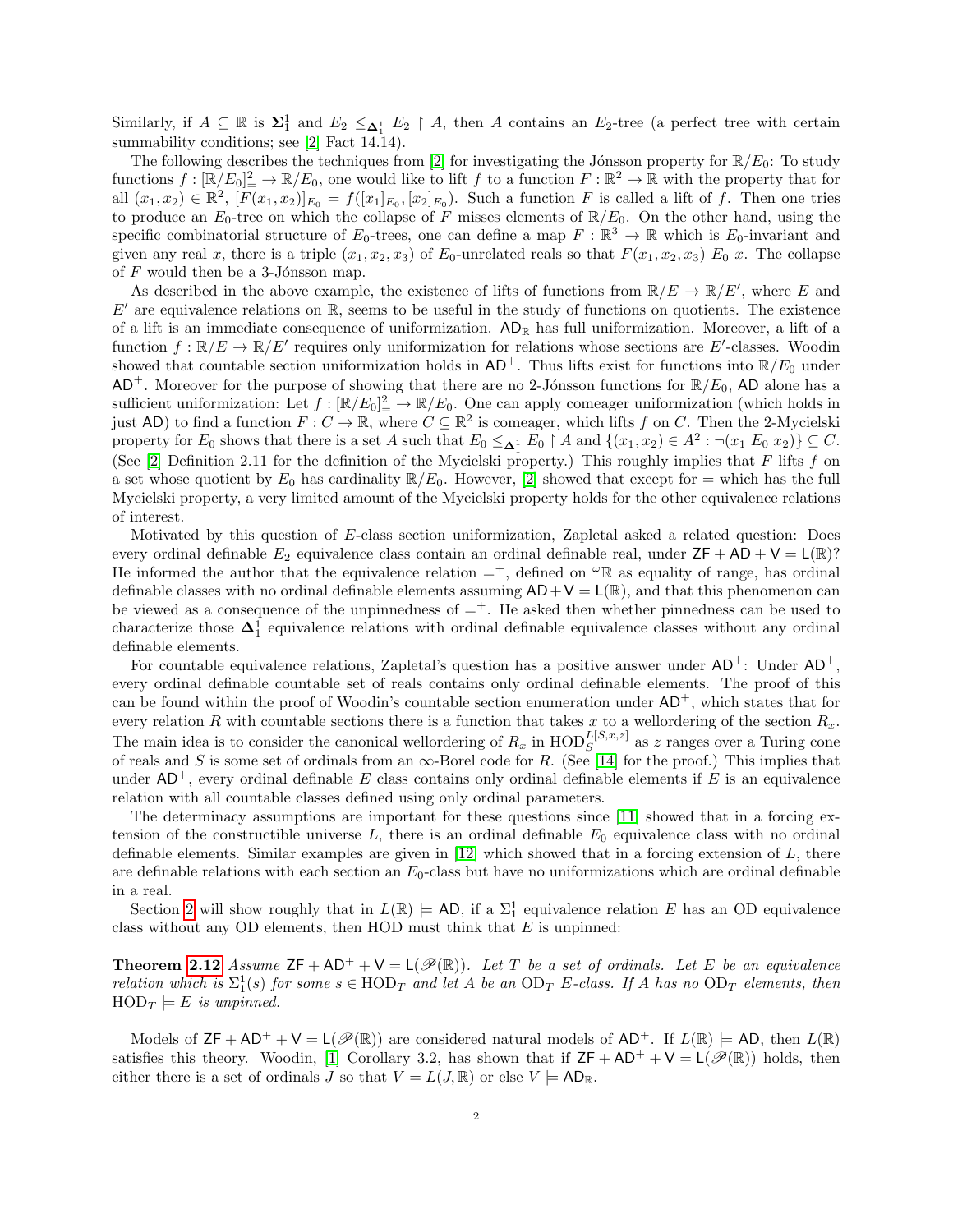The proof of this theorem uses the idea of taking ultraproducts of  $\text{HOD}_S^{L[S,z]}$  (where the Turing degree of  $z$  serves as the index and  $S$  is a set of ordinals) using Martin's Turing cone measure. This technique appears in Woodin's proof that sets of reals have  $\infty$ -Borel codes in  $L(\mathbb{R})$  when  $L(\mathbb{R}) \models$  AD as exposited in [\[16\]](#page-14-11) Claim 1.6.

**Theorem [2.13](#page-6-1)** ( $ZF + AD^+$ ) Let E be a  $\Sigma_1^1$  equivalence relation defined in  $HOD_R$ , where R is some set. Suppose  $\text{HOD}_R \models E$  is unpinned. Then there is an  $\text{OD}_R$  E-class with no  $\text{OD}_R$  elements.

These two results together give a very succient answer to Zapletal's question in natural models of  $AD^+$ :

**Corollary [2.14](#page-6-2)** Assume  $ZF + AD^+ + V = L(\mathscr{P}(\mathbb{R}))$ . Let E be a  $\Sigma_1^1$  equivalence relation coded in HOD. E has an OD E-class with no OD elements if and only if  $HOD \models E$  is unpinned.

Many important examples of pinned  $\Delta_1^1$  equivalence relations include =,  $E_0$ ,  $E_1$ ,  $E_2$ , smooth, hyperfinite, and hypersmooth equivalence relations.

Using the previous theorem, one obtains  $E$ -class section uniformization for equivalence relations satisfying some definable pinnedness condition. This is particular useful when the equivalence relations are provably pinned:

**Theorem [3.1](#page-7-0)** Assume  $ZF + AD^+ + V = L(\mathcal{P}(\mathbb{R}))$ . If E is a  $\Sigma_1^1$  equivalence relation which is pinned in every transitive model of ZFC containing the real that codes E, then every relation R whose sections are all E-classes can be uniformized.

As a consequence, every function  $f : \mathbb{R}/E \to \mathbb{R}/F$  has a lift under  $AD^+ + V = L(\mathscr{P}(\mathbb{R}))$  when F is  $=, E_0$ ,  $E_1, E_2$ , smooth, hyperfinite, essentially countable, or hypersmooth.

Section [4.1](#page-8-0) will study the Jónsson property of some nonwellorderable sets. Holshouser and Jackson have shown that  $\mathbb{R} \times \kappa$  for any  $\kappa < \Theta$  has the Jónsson property. They use that  $\mathbb{R}$  and all ordinals  $\kappa < \Theta$  have the Jónsson property. A natural question would be whether  $\mathbb{R} \times \kappa$  is Jónsson for all ordinals  $\kappa$ . The proof that  $\mathbb R$  is Jónsson has a clear flavor of classical descriptive set theory since it uses comeagerness, continuity, the Mycielski property, and fusions of perfect trees. The proof that ordinals  $\kappa < \Theta$  is Jónsson have a somewhat different flavor. A related question would be whether the Jónsson property for  $\kappa$  is relevant to showing  $\mathbb{R}\times\kappa$ is Jónsson. Does there exists a more classical proof that  $\mathbb{R} \times \kappa$  is Jónsson? It will be shown that:

**Theorem [4.15](#page-11-0)** ( $ZF + AD$ ) For any ordinal  $\kappa$ ,  $\mathbb{R} \times \kappa$  has the Jónsson property.

Whether or not  $\kappa$  is Jónsson does not appear in the proof of the above theorem. This result is proved while investigating the Jónsson property for wellordered disjoint unions  $\bigsqcup_{\alpha<\kappa} \mathbb{R}/E_\alpha$  where each  $E_\alpha$  is an equivalence relation with all classes countable and  $\mathbb{R}/E_\alpha \approx \mathbb{R}$ . The techniques have a very classical flavor using results about lengths of wellordered sequences of reals, additivity of the meager ideal, comeager uniformization, and fusions of perfect trees. There are also some discussions about the cardinality of  $\bigcup_{\alpha<\kappa}\mathbb{R}/\mathbb{R}$  $E_{\alpha}$ . However, it remains open whether  $\bigsqcup_{\alpha<\kappa} \mathbb{R}/E_{\alpha}$  has the Jónsson property.

This section concludes by producing a 6-Jónsson function for  $(\mathbb{R}/E_0) \times \kappa$  for any  $\kappa < \Theta$  under AD. This shows that  $(\mathbb{R}/E_0) \times \kappa$  for  $\kappa < \Theta$  is not Jónsson under AD.

The author would like to thank Jared Holshouser, Stephen Jackson, Alexander Kechris, Connor Meehan, and Itay Neeman for comments and discussions about the material in this paper. In particular, the author would like to thank Jindřich Zapletal for informing the author of the main question.

# 2. Ordinal Definable Equivalence Classes

<span id="page-2-0"></span>V will denote the universe of set theory in consideration. If M is a model of set theory and A is some concept given by some formula, then  $A^M$  will denote the relativization of that formula inside M. If a concept A is unrelativized, then it is assumed to mean  $A^V$ , although it may be written  $A^V$  for emphasis. R will denote  $\omega_{\omega}$ , the Baire space, consisting of functions from  $\omega$  to  $\omega$  with its usual metric. (Although it may sometimes denote  $\omega_2$ , the Cantor space.) The elements of R will be called reals.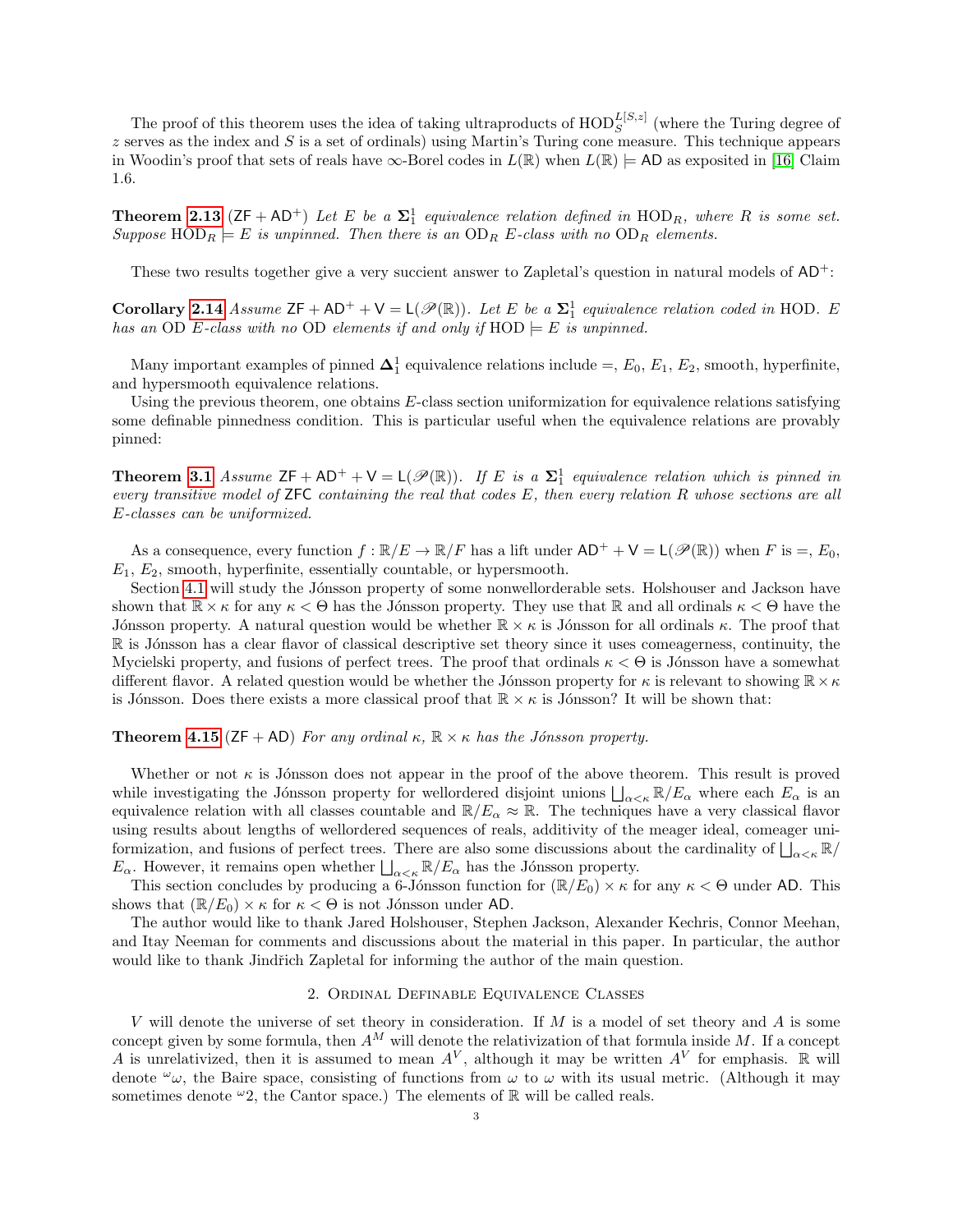If X is a set, then  $OD<sub>X</sub>$  denotes the class of sets which are ordinal definable using X as a parameter.  $HOD<sub>X</sub>$  is the collection of sets which are hereditarily ordinal definable from X. HOD<sub>X</sub>  $\models$  ZFC and has a canonical global wellordering definable using X.

## <span id="page-3-1"></span>Fact 2.1. (Vopěnka) Suppose S is a set of ordinals. Let  $x \in \mathbb{R}$ .

In L[S, x], let  $\mathbb P$  denote the forcing of nonempty OD<sub>S</sub> subsets of  $\mathbb R$  ordered by  $\subseteq$ . Using the canonical S-definable bijection of OD<sub>S</sub> subsets onto ON, let  $\mathbb{O}_S \in \text{HOD}_S$  be the forcing that results by transferring  $\mathbb{P}$ onto ON using this map.

Then there is a  $G \in L[S, x]$ , which is  $\mathbb{O}_S$ -generic over  $HOD_S$ , so that  $L[S, x] = HOD_S[G] = HOD_S[x]$ .

*Proof.* See [\[8\]](#page-14-12) Theorem 15.46.

**Definition 2.2.** Let  $X \subseteq \mathbb{R}$ , S be a set of ordinals, and  $\varphi$  be a formula in the language of set theory.  $(S, \varphi)$ is an  $\infty$ -Borel code for X if and only if for all  $x \in \mathbb{R}$ ,  $x \in X \Leftrightarrow L[S, x] \models \varphi(S, x)$ .

**Definition 2.3.** ([\[18\]](#page-14-13) Section 9.1)  $AD^+$  consists of the following:

 $(1)$  DC<sub>R</sub>.

(2) Every  $A \subseteq \mathbb{R}$  has an  $\infty$ -Borel code.

(3) For all  $\lambda < \Theta$ ,  $A \subseteq \mathbb{R}$ , and continuous function  $\pi : \omega_{\lambda} \to \mathbb{R}$ ,  $\pi^{-1}[A]$  is determined.

( $\lambda$  is given the discrete topology.  $\Theta$  is the supremum of the ordinals which are surjective images of  $\mathbb R$ . Games with moves from  $\lambda$  are defined the same way as the more familiar games on  $\omega$ .)

**Definition 2.4.** ([\[19\]](#page-14-14)) Let E be an equivalence relation on R. Let P be a forcing. Let  $\tau$  be a P-name.

Let  $\tau_{\rm left}$ ,  $\tau_{\rm right}$  be the canonical  $\mathbb{P}\times\mathbb{P}$ -names with the property that  $\tau_{\rm left}$  and  $\tau_{\rm right}$  are evaluated according to  $\tau$  using the left and right P-generic filters, respectively, coming from a  $\mathbb{P} \times \mathbb{P}$ -generic filter.

 $\tau$  is an E-pinned name if and only if  $1_{\mathbb{P}\times\mathbb{P}}$   $\Vdash_{\mathbb{P}\times\mathbb{P}}$   $\tau_{\text{left}}$  E  $\tau_{\text{right}}$ .

An E-pinned name  $\tau$  is an E-trivial name if and only if there is some  $x \in \mathbb{R}$  so that  $1_{\mathbb{P}} \Vdash_{\mathbb{P}} \tau E \tilde{x}$ .

E is a pinned equivalence relation if and only if all forcings  $\mathbb{P}$ , every E-pinned  $\mathbb{P}$ -names is E-trivial.

Pinnedness is more accurately a property of a fixed definition for the equivalence relation E (which is to be used to interpret E in generic extensions). This paper is concern only with  $\Sigma_1^1$  equivalence relations and such equivalence relations are always defined as the projection of certains trees on  $\omega \times \omega \times \omega$ .

**Definition 2.5.** Let  $\leq_T$  denote the Turing reducibility relation on  $\omega$ . For  $x, y \in \omega$ , let  $x \equiv_T y$  if and only if  $x \leq_T y$  and  $y \leq_T x$ . A Turing degree is a  $\equiv_T$  equivalence class. If  $x, y \in \omega$ , then define  $[x]_{\equiv_T} \leq_T [y]_{\equiv_T}$ if and only if  $x \leq_T y$ .

Let D denote the set of Turing degrees. A Turing cone with base  $C \in \mathcal{D}$  is the set  $\{D \in \mathcal{D} : C \leq_T D\}$ . Define Martin's measure U by: for  $A \in \mathcal{P}(\mathcal{D})$ ,  $A \in \mathcal{U}$  if and only if A contains a Turing cone.

Under AD, the Martin's measure is a countably complete ultrafilter on  $D$ .

**Definition 2.6.** ( $ZF + AD$ ) Let T be some set. Let H be a (usually proper class) function on D which is definable using only  $T$  and ordinals as parameters and takes each  $X$  to some transitive class. Assume that there is some (usually proper class) function  $R$  definable using only T and ordinals as parameters so that for each  $X \in \mathcal{D}, \mathcal{R}(X)$  is a wellordering of  $\mathcal{H}(X)$ .

Let  $M_{\mathcal{H},\mathcal{R}}^T$  denote the collection of  $OD_T$  functions on  $\mathcal{D}$  taking each  $X \in \mathcal{D}$  to an element in  $\mathcal{H}(X)$ . For  $F, G \in M_{\mathcal{H}, \mathcal{R}}^T$ , let  $F \sim G$  if and only if  $\{X \in \mathcal{D} : F(X) = G(X)\} \in \mathcal{U}$ .

Let  $\mathcal{M}_{\mathcal{H},\mathcal{R}}^T$  denote the collection of equivalence classes of  $M_{\mathcal{H},\mathcal{R}}^T$  under  $\sim$ . Define  $[F]_{\sim} \in [G]_{\sim}$  if and only if  $\{X \in \mathcal{D} : F(X) \in G(X)\} \in \mathcal{U}$ .

<span id="page-3-0"></span>**Fact 2.7.** ( $ZF + AD$ )  $\mathcal{M}_{\mathcal{H},\mathcal{R}}^T$  is a T-definable class consisting of  $OD_T$  elements. Using the T-definable bijection of OD<sub>T</sub> and ON,  $\mathcal{M}_{\mathcal{H},\mathcal{R}}^T$  is isomorphic to a class inside HOD<sub>T</sub>.  $\mathcal{M}_{\mathcal{H},\mathcal{R}}^T$  is well-founded; hence, it can be considered as a transitive structure inside  $HOD_T$ .

The Los's theorem holds for  $\mathcal{M}_{\mathcal{H},\mathcal{R}}^T$ : Suppose  $F_0,...,F_{k-1} \in \mathcal{M}_{\mathcal{H},\mathcal{R}}^T$  and  $\varphi$  is a formula of  $\{\dot{\in}\},$  then  $\mathcal{M}_{\mathcal{H},\mathcal{R}}^T \models \varphi([F_0]_{\sim},..., [F_k]_{\sim}) \text{ if and only } \{X \in \mathcal{D} : \mathcal{H}(X) \models \varphi(F_0(X),..., F_{k-1}(X))\} \in \mathcal{U}.$ 

For each  $\alpha < \omega_1$ , let  $c_\alpha : \mathcal{D} \to {\alpha}$  be the constant function taking value  $\alpha$ . The class  $[c_\alpha]_{\sim}$  represents the ordinal  $\alpha$  in  $\mathcal{M}_{\mathcal{H},\mathcal{R}}^T$ .

For each  $r \in \mathbb{R}$  which is  $OD_T$  and belongs to  $\mathcal{H}(X)$  for a cone of  $X \in \mathcal{D}$ , define the function  $c_r : \mathcal{D} \to \{\emptyset, r\}$ by  $c_r(X) = r$  if  $r \in \mathcal{H}(X)$  and  $c_r(X) = \emptyset$  if otherwise. Then  $[c_r]_{\sim}$  represents r in  $\mathcal{M}_{\mathcal{H},\mathcal{R}}^T$ .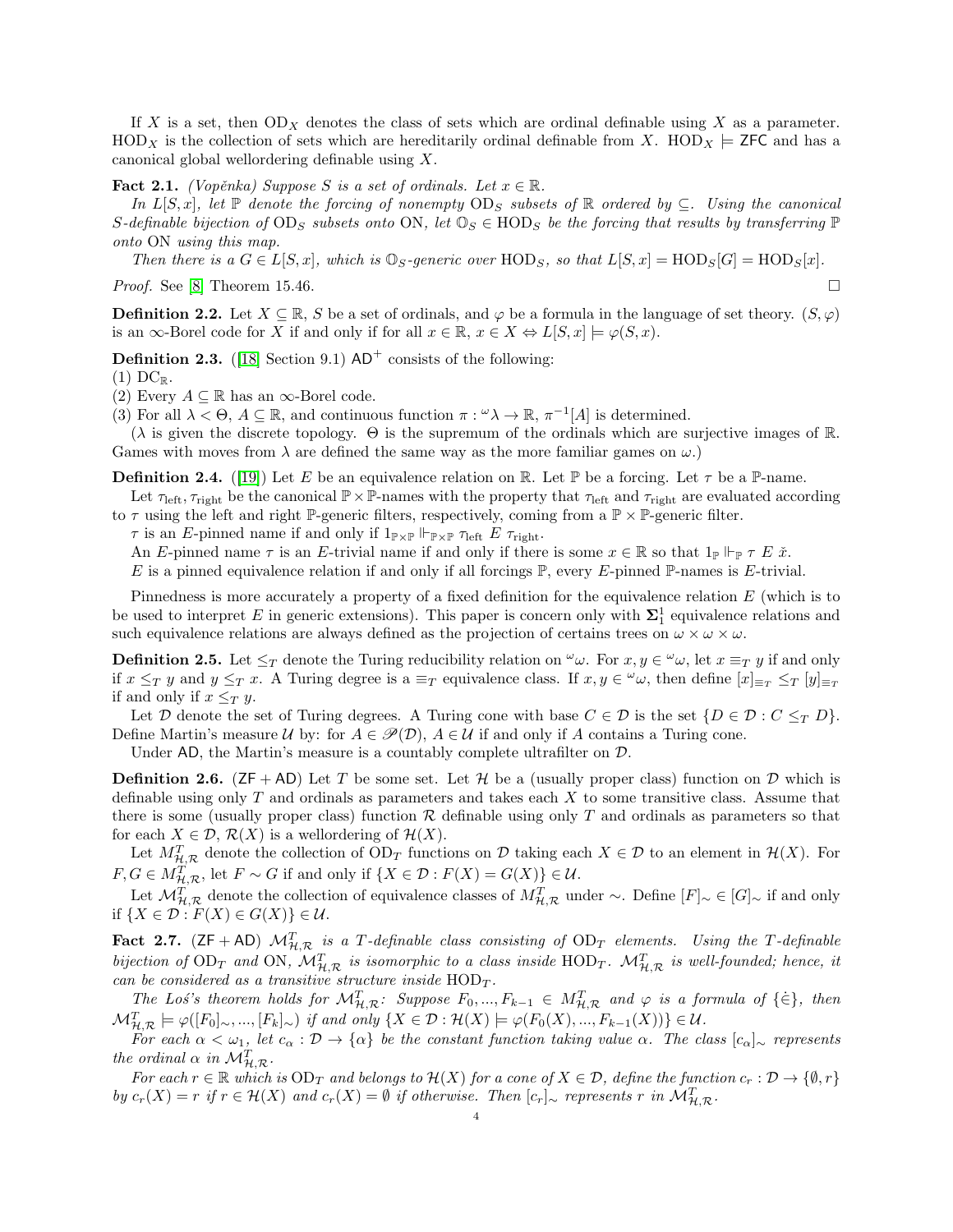*Proof.*  $\mathcal{M}_{\mathcal{H},\mathcal{R}}^T$  is a structure in  $OD_T$  since  $M_{\mathcal{H},\mathcal{R}}^T \subseteq OD_T$ . Note the  $\in$  relation of  $\mathcal{M}_{\mathcal{H},\mathcal{R}}^T$  is definable from T. Using the the canonical bijection of OD<sub>T</sub> and ON, one can transfer  $\mathcal{M}_{\mathcal{H},\mathcal{R}}^T$  and its  $\in$ -relation onto ON. This new isomorphic structure consists entirely of ordinals and hence elements of  $HOD_T$ .

Let  $F \in M_{\mathcal{H},\mathcal{R}}^T$ . Suppose  $[F]_{\sim}$  is not wellfounded. There is some set  $X \subseteq \{[G]_{\sim} : [G]_{\sim} \in [F]_{\sim}\}$  without an  $\in^{\mathcal{M}_{\mathcal{H},\mathcal{R}}^T}$ -minimal element. Let  $L(0)$  be the OD<sub>T</sub>-least function G so that  $[G]_{\sim} \in X$ . Suppose  $L(n)$  has been defined. Let  $L(n + 1)$  be the OD<sub>T</sub>-least function G so that  $|G|_n \in X$  and  $|G|_n \in [L(n)]_n$ . Let  $A_n = \{x \in \mathcal{D} : L(n+1)(x) \in L(n)(x)\}.$  Each  $A_n \in \mathcal{U}.$  Since  $\mathcal{U}$  is countably complete,  $\bigcap_{n \in \omega} A_n \neq \emptyset.$ Let  $x \in \bigcap_{n\in\omega} A_n$ . Then  $\langle L(n)(x) : n \in \omega \rangle$  is an  $\in$ -decreasing sequence in V. Contradiction.  $\mathcal{M}_{\mathcal{H},\mathcal{R}}^T$  is well-founded. Using the Mostowski collapse, one may consider  $\mathcal{M}_{\mathcal{H},\mathcal{R}}^T$  as a transitive structure inside of  $HOD_T$ .

The proof of Los's theorem is by induction on formula complexity: The result holds for the atomic formulas by definition. Assume the result holds for  $\varphi$  and  $\psi$ , then the result holds for  $\neg \varphi$  and  $\varphi \wedge \psi$  by the usual arguments. (Note the case involving  $\neg$  requires that  $\mathcal U$  is an ultrafilter.) Suppose the result has been shown for  $\varphi$ . If  $\mathcal{M}_{\mathcal{H},\mathcal{R}}^T \models (\exists x) \varphi(x,[F_0]_{\sim},..., [F_{k-1}]_{\sim})$ , then there exists some  $G \in M_{\mathcal{H},\mathcal{R}}^T$  so that  $\mathcal{M}_{\mathcal{H},\mathcal{R}}^T \models$  $\varphi([G]_{\sim}, [F_0]_{\sim},..., [F_{k-1}]_{\sim})$ . Using the induction hypothesis,  $\{X \in \mathcal{D} : \mathcal{H}(X) \models (\exists x) \varphi(x, F_0(X),..., F_{k-1}(X))\}$ U. Suppose  $\{X \in \mathcal{D} : (\exists x) \varphi(x, F_0(X), ..., F_{k-1}(X))\} \in \mathcal{U}$ . Define G on D by letting  $G(X)$  be the  $\mathcal{R}(X)$ -least element z of  $\mathcal{H}(X)$  such that  $\mathcal{H}(X) \models \varphi(z, F_0(X), ..., F_{k-1}(X))$  if such an element exists and  $\emptyset$  otherwise. G is  $OD_T$  and so belongs to  $M^T_{\mathcal{H},\mathcal{R}}$ . By the induction hypothesis,  $M^T_{\mathcal{H},\mathcal{R}} \models \varphi([G]_{\sim}, [F_0]_{\sim},..., [F_{k-1}]_{\sim}).$ Therefore,  $\mathcal{M}_{\mathcal{H},\mathcal{R}}^T \models (\exists x)\varphi(x,[F_0]_{\sim},..., [F_{k-1}]_{\sim}).$  This completes the sketch of Los's theorem.

Suppose  $[F]_{\sim} \in [c_{\alpha}]_{\sim}$ . Let  $A = \{X \in \mathcal{D} : F(X) \in \alpha\}$ .  $A \in \mathcal{U}$ . Let  $A_{\beta} = \{X \in \mathcal{D} : F(X) = \beta\}$ .  $\mathcal{A} = \bigcup_{\beta < \alpha} A_{\beta}$ . Since U is countably complete and  $\alpha$  is countable, there is some  $\beta < \alpha$  so that  $A_{\beta} \in \mathcal{U}$ . Then  $c_{\beta} \sim F$ . This shows that  $[c_{\alpha}]_{\sim}$  represents  $\alpha$  in  $\mathcal{M}_{\mathcal{H},\mathcal{R}}^T$  when  $\alpha < \omega_1$ .

<span id="page-4-3"></span>Fact 2.8. (Woodin, [\[1\]](#page-14-10) Theorem 3.4) Assume  $ZF + AD^+ + V = L(\mathscr{P}(\mathbb{R}))$ . Let T be a set of ordinals. A set  $X \subseteq \mathbb{R}$  which is  $OD_T$  has an  $\infty$ -Borel code  $(S, \varphi)$  which is  $OD_T$ .

<span id="page-4-2"></span>Fact 2.9. (Woodin, [\[1\]](#page-14-10) Theorem 2.18) Assume  $\mathsf{ZF} + \mathsf{AD}^+ + \mathsf{V} = \mathsf{L}(\mathscr{P}(\mathbb{R}))$ . Let T be a set of ordinals. There is some set of ordinals  $X$  so that  $HOD_T = L[X]$ . (Note that  $X$  is  $OD_T$ .)

In the case of  $L(\mathbb{R})$  and  $T = \emptyset$ , the set X can be taken to be  $\mathbb{P}^{\omega}$  which is the direct limit indexed by  $n \in \omega$ of Vopěnka forcing on  $\mathbb{R}^n$ . This follows from Woodin's result that  $L(\mathbb{R})$  is a symmetric collapse extension of its HOD. One can find an exposition of this result in [\[16\]](#page-14-11).

<span id="page-4-1"></span>Fact 2.10. (Woodin, [\[1\]](#page-14-10) Section 2.2) Assuming  $\mathsf{ZF} + \mathsf{AD}^+$ ,  $\prod_{X \in \mathcal{D}} \mathsf{ON}/\mathcal{U}$  is wellfounded.

Assume  $AD^+$ , the wellfoundedness of  $\mathcal{M}_{\mathcal{H},\mathcal{R}}^T$  can also be proved from Fact [2.10.](#page-4-1) For the question of Zapletal, one will need to form an ultraproduct of the form  $\mathcal{M}_{\mathcal{H},\mathcal{R}}^T$  so that all the reals of HOD belong to this ultraproduct.

<span id="page-4-4"></span>Fact 2.11. Assume  $ZF + AD^+ + V = L(\mathcal{P}(\mathbb{R}))$ . Let T be a set of ordinals. Let X be a set of ordinals as given by Fact [2.9,](#page-4-2) so that  $\text{HOD}_T = L[\mathbb{X}]$ . For each  $X \in \mathcal{D}$ , let  $\mathcal{H}(X) = \text{HOD}_{\mathbb{X}}^{L[X,X]}$  and  $\mathcal{R}(X)$  be the canonical wellordering of  $\text{HOD}_{\mathbb{X}}^{L[\mathbb{X},X]}$ . Then  $\mathcal{M}^{\mathbb{X}}_{\mathcal{H},\mathcal{R}}$  is wellfounded,  $\mathcal{M}^{\mathbb{X}}_{\mathcal{H},\mathcal{R}} \subseteq \text{HOD}_T$ , and  $\mathbb{R}^{\text{HOD}_T} \subseteq \mathcal{M}^T_{\mathcal{R},\mathcal{H}}$ .

*Proof.* Note that X is  $OD_T$ . Observe that for all  $X \in \mathcal{D}$ ,  $HOD_T = L[X] \subseteq HOD_X^{L[X,X]}$ . So if  $r \in HOD_T$ , then  $r \in \text{HOD}_{\mathbb{X}}^{L[\mathbb{X},X]}$ . The function  $c_r$  is  $OD_{\mathbb{X}}$  and belongs to  $M_{\mathcal{H},\mathcal{R}}^{\mathbb{X}}$ . This result now follows from Fact [2.7.](#page-3-0)  $\square$ 

<span id="page-4-0"></span>**Theorem 2.12.** Assume  $ZF + AD^+ + V = L(\mathscr{P}(\mathbb{R}))$ . Let T be a set of ordinals. Let E be an equivalence relation which is  $\Sigma_1^1(s)$  for some  $s \in \text{HOD}_T$  and let A be an  $\text{OD}_T$  E-class. If A has no  $\text{OD}_T$  elements, then  $HOD_T \models E$  is unpinned.

*Proof.* For simplicity, let  $T = \emptyset$ . By Fact [2.9,](#page-4-2) let X be a set of ordinals so that HOD = L[X]. By Fact [2.8,](#page-4-3) A has an  $\infty$ -Borel code in HOD = L[X]. Modifying X by including an ordinal if necessary, one may as well assume that there is some formula  $\varphi$  so that  $(\mathbb{X}, \varphi)$  forms an  $\infty$ -Borel code for A.

Recall that E is  $\Sigma_1^1(s)$  means there is some s-recursive tree T on  $\omega \times \omega \times \omega$  so that x E y if and only if  $L[s, x, y] \models T^{x,y}$  is illfounded, where  $T^{x,y} = \{u : (x \upharpoonright |u|, y \upharpoonright |u|, u) \in T\}$ . In this way, E is  $\infty$ -Borel with a code that is a subset of  $\omega$ .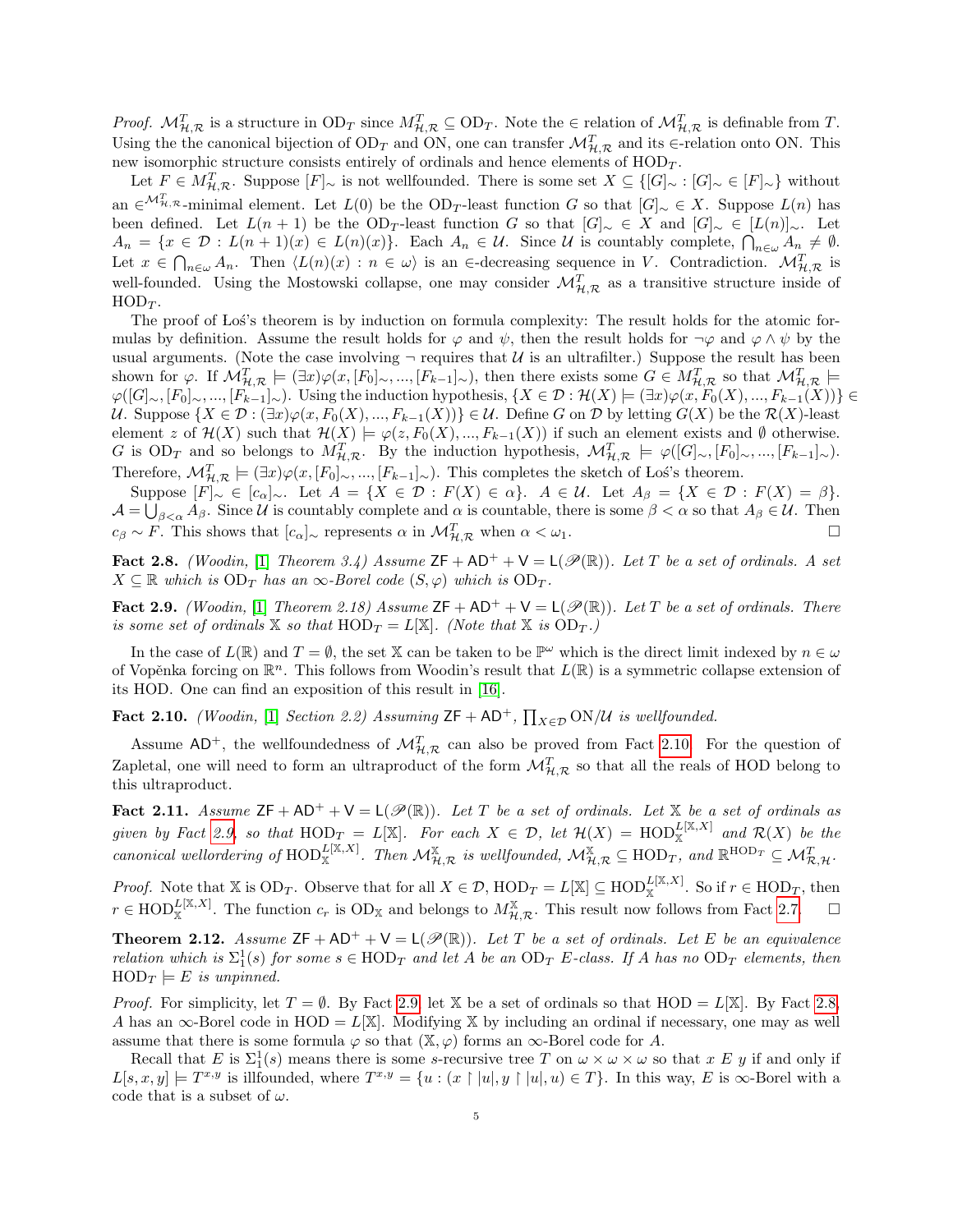Suppose  $y \geq_T x$  for some  $x \in A$ . By Fact [2.1,](#page-3-1) there is some  $\mathbb{O}_{\mathbb{X}}^{L[\mathbb{X},y]}$ -name  $\tau \in \text{HOD}_{\mathbb{X}}^{L[\mathbb{X},y]}$  and some  $\mathbb{O}_{\mathbb{X}}^{L[\mathbb{X},y]}$ -generic over  $\text{HOD}_{\mathbb{X}}^{L[\mathbb{X},y]}$  filter  $G \in L[\mathbb{X},y]$  so that  $\tau[G] = x$  and  $L[\mathbb{X},y] = \text{HOD}_{\mathbb{X}}^{L[\mathbb{X},y]}[G]$ . Since  $V = L[\mathbb{X}, x] \models \varphi(\mathbb{X}, x), L[\mathbb{X}, y] \models L[\mathbb{X}, x] \models \varphi(\mathbb{X}, x)$ . Since  $L[\mathbb{X}, y] = \text{HOD}_{\mathbb{X}}^{L[\mathbb{X}, y]}[G]$ , one has  $\text{HOD}_{\mathbb{X}}^{L[\mathbb{X}, y]}[G] \models$  $L[\mathbb{X},x] \models \varphi(\mathbb{X},x)$ . There is some  $q \in \mathbb{O}_{\mathbb{X}}^{L[\mathbb{X},y]}$  so that  $\text{HOD}_{\mathbb{X}}^{L[\mathbb{X},y]} \models q \Vdash_{\mathbb{O}_{\mathbb{X}}} L[\mathbb{X},\tau] \models \varphi(\mathbb{X},\tau)$ . Let  $q_y$  and  $\tau_y$  be the HOD $_{\mathbb{X}}^{L[X,y]}$ -least such q and  $\tau$  with the above properties. In order to satisfy the technical requirement of using the largest condition of the forcing in the definition of pinnedness, let  $\mathbb{U}_y = \{p \in \mathbb{O}_{\mathbb{X}}^{L[\mathbb{X},y]} : p \leq_{\mathbb{O}_{\mathbb{X}}^{L[\mathbb{X},y]}} q_y\},\$  $\leq_{\mathbb{U}_y}=\leq_{\mathbb{Q}_x^{L^{[\mathbb{X},y]}}}\upharpoonright \mathbb{U}_y$ , and  $1_{\mathbb{U}_y}=q_y$ . If y does not Turing compute any element of A, then one can just let  $\mathbb{U}_y$ and  $\tau_y$  be  $\emptyset$ .

If  $x \equiv_T y$ ,  $\text{HOD}_{\mathbb{X}}^{L[\mathbb{X},x]} = \text{HOD}_{\mathbb{X}}^{L[\mathbb{X},y]}$  and their canonical global wellorderings are the same. This shows that  $\mathbb{U}_x = \mathbb{U}_y$  and  $\tau_x = \tau_y$ . If  $X \in \mathcal{D}$  and  $x \in X$ , let  $\text{HOD}_X^{L[X,X]} = \text{HOD}_X^{L[X,x]}$ ,  $\mathbb{U}_X = \mathbb{U}_x$ , and  $\tau_X = \tau_x$ . For  $X \in \mathcal{D}$ , let  $\mathcal{H}(X) = \text{HOD}_{\mathbb{X}}^{L[X,X]}$  and  $R(X)$  be the canonical global wellordering of  $\text{HOD}_{\mathbb{X}}^{L[X,X]}$ . For  $X \in \mathcal{D}$ , define  $\Phi_{\mathbb{U}}(X) = \mathbb{U}_X$  and  $\widehat{\Phi}_{\tau}(X) = \tau_X$ . Let  $\mathcal{M} = \mathcal{M}_{\mathcal{H},\mathcal{R}}^{\mathbb{X}}$ . Note that  $\Phi_{\mathbb{U}}, \Phi_{\tau} \in M_{\mathcal{H},\mathcal{R}}^{\mathbb{X}}$ . Let  $\mathbb{U} = [\Phi_{\mathbb{U}}]_{\sim}$  and  $\tau = [\Phi_\tau]_{\sim}$ . Let  $c_{\mathbb{X}}$  be the constant function taking value X. Note that  $c_{\mathbb{X}} \in M_{\mathcal{H},\mathcal{R}}^{\mathbb{X}}$ . Let  $\mathbb{X}^{\infty} = [c_{\mathbb{X}}]_{\sim}$ . As in Fact [2.7,](#page-3-0) M will be identified as a transitive class in HOD<sup>V</sup>. Thus  $\mathbb{U}$ ,  $\tau$ , and  $\mathbb{X}^{\infty}$  belong to HOD<sup>V</sup>.

By Los's theorem, M is a model of ZFC, U is some forcing,  $\tau$  is some U-name adding a real,  $\mathbb{X}^{\infty}$  is a set of ordinals, and  $\mathcal{M} \models 1_{\mathbb{U}} \Vdash_{\mathbb{U}} L[\mathbb{X}^{\infty}, \tau] \models \varphi(\mathbb{X}^{\infty}, \tau)$ .

Claim 1:

$$
\mathcal{M} \models 1_{\mathbb{U} \times \mathbb{U}} \Vdash_{\mathbb{U} \times \mathbb{U}} (\forall x)(\forall y)((L[\mathbb{X}^\infty, x] \models \varphi(\mathbb{X}^\infty, x) \land L[\mathbb{X}^\infty, y] \models \varphi(\mathbb{X}^\infty, y)) \Rightarrow x \in \mathcal{Y})
$$

(Note that the ultraproduct moves X to  $\mathbb{X}^{\infty}$ . However, E as a  $\Sigma_1^1(s)$  equivalence relation has the real s as its ∞-Borel code. The constant function  $c_s$  taking value s belongs to  $M^{\mathbb{X}}_{\mathcal{H},\mathcal{R}}$ . In  $\mathcal{M}, [c_s]_{\sim}$  represents s. That is, s is not moved by the ultraproduct. Hence it is appropriate to continue to denote E by E in  $\mathcal M$  as it is still the same  $\Sigma^1_1$  equivalence relation.)

To see the claim: Fix some  $z \in A$ . By Los's theorem, it suffices to prove that for all  $r \geq_T z$ :

$$
\mathrm{HOD}^{L[\mathbb{X},r]}_{\mathbb{X}} \models 1_{\mathbb{U}_r \times \mathbb{U}_r} \Vdash_{\mathbb{U}_r \times \mathbb{U}_r} (\forall x)(\forall y)((L[\mathbb{X},x] \models \varphi(\mathbb{X},x) \land L[\mathbb{X},y] \models \varphi(\mathbb{X},y)) \Rightarrow x \in y)
$$

Fix some  $(p, q) \in \mathbb{U}_r \times \mathbb{U}_r$ . Since  $L[\mathbb{X}, r] \models \mathsf{AC}$  and  $V \models \mathsf{AD}, \omega_1^V$  is inaccessible in  $\mathrm{HOD}^{L[\mathbb{X}, r]}_{\mathbb{X}}$ . Hence  $\mathbb{U}_r \times \mathbb{U}_r$ and its power set in  $\text{HOD}_X^{L[X,r]}$  are countable in V. There exists  $G \times H \in V$  containing  $(p,q)$  which is  $\mathbb{U}_r \times \mathbb{U}_r$ -generic over  $\text{HOD}_X^{\tilde{L}[X,r]}$ . Since  $G \times H \in V$ , all sets of  $\text{HOD}_X^{L[X,r]}[G \times H]$  belong to V. Let x and y be reals of  $\text{HOD}_{\mathbb{X}}^{L[\mathbb{X},r]}[G \times H]$  so that  $\text{HOD}_{\mathbb{X}}^{L[\mathbb{X},r]}[G \times H] \models L[\mathbb{X},x] \models \varphi(\mathbb{X},x) \wedge L[\mathbb{X},y] \models \varphi(\mathbb{X},y)$ . Then  $V = L[\mathbb{X}, x] \models \varphi(\mathbb{X}, x) \wedge L[\mathbb{X}, y] \models \varphi(\mathbb{X}, y)$ . Since  $(\mathbb{X}, \varphi)$  is an  $\infty$ -Borel code for A in  $V, x \in A$  and  $y \in A$ . Since A is an E-class, x E y. By Mostowski absoluteness,  $HOD_{\mathbb{X}}^{L[\mathbb{X},r]}[G \times H] \models x E y$ . This shows that  $HOD_{\mathbb{X}}^{L[\mathbb{X},r]}[G \times H]$  satisfies the formula behind the above forcing relation. Since  $G \times H$  is generic, there is some  $(p', q') \leq_{\mathbb{U}_r \times \mathbb{U}_r} (p, q)$  so that in  $\text{HOD}_{\mathbb{X}}^{L[\mathbb{X}, r]}$ ,  $(p', q')$  forces that formula. Since  $(p, q)$  was arbitrary, this establishes the claim.

Claim 2:

$$
\mathcal{M} \models 1_{\mathbb{U} \times \mathbb{U}} \Vdash_{\mathbb{U} \times \mathbb{U}} (\forall x)(\forall y)((L[\mathbb{X}^\infty, x] \models \varphi(\mathbb{X}^\infty, x) \land x \mathrel{E} y) \Rightarrow L[\mathbb{X}^\infty, y] \models \varphi(\mathbb{X}^\infty, y))
$$

The proof essentially uses the same idea as Claim 1.

Now to show that U and  $\tau$  witness that E is unpinned in  $\mathrm{HOD}^V$ :

First to show that  $\tau$  is an E-pinned name in HOD<sup>V</sup>: Let  $G \times H$  be any  $\mathbb{U} \times \mathbb{U}$ -generic filter over HOD<sup>V</sup>. Since  $\mathcal{M} \subseteq \text{HOD}^V$ , if G and H are generic over  $\text{HOD}^V$ , then G and H are generic over M. By the forcing theorem,  $\mathcal{M}[G] \models L[\mathbb{X}^{\infty}, \tau[G]] \models \varphi(\mathbb{X}^{\infty}, \tau[G])$  and  $\mathcal{M}[H] \models L[\mathbb{X}^{\infty}, \tau[H]] \models \varphi(\mathbb{X}^{\infty}, \tau[H])$ . By Claim 1,  $\mathcal{M}[G \times H] \models \tau[G] \mathrel{E} \tau[H]$ . By Mostowski absoluteness,  $\mathrm{HOD}^V[G \times H] \models \tau[G] \mathrel{E} \tau[H]$ . Since  $G \times H$  was arbitrary,  $\text{HOD}^V \models 1_{\mathbb{U}\times\mathbb{U}} \Vdash_{\mathbb{U}\times\mathbb{U}} \tau_{\text{left}} E \tau_{\text{right}}$ . This shows that  $\tau$  is an E-pinned U-name in  $\text{HOD}^V$ .

Finally, to show that  $\tau$  is not E-trivial: Suppose there is some  $x \in \text{HOD}^V$  so that  $\text{HOD}^V \models 1_{\mathbb{U}} \Vdash_{\mathbb{U}} \tau E \check{x}$ . Let  $G \subseteq \mathbb{U}$  be a U-generic over  $\text{HOD}^V$  filter. Then  $\text{HOD}^V[G] \models \tau[G] E x$ . By Mostowski absoluteness,  $\mathcal{M}[G] \models \tau[G] \mathcal{E} \mathcal{X}, G$  is also generic over M. By the forcing theorem,  $\mathcal{M}[G] \models L[\mathbb{X}^{\infty}, \tau[G]] \models \varphi(\mathbb{X}^{\infty}, \tau[G])$ . Since  $x \in \text{HOD}^V$ , Fact [2.11](#page-4-4) and Fact [2.7](#page-3-0) imply that  $[c_x]_{\sim}$  represents  $x$  in  $\mathcal{M}$ . By Claim 2 applied in  $\mathcal{M}[G \times H]$ where H is any U-generic filter over  $\mathcal{M}[G], \mathcal{M}[G] \models L[\mathbb{X}^{\infty},x] \models \varphi(\mathbb{X}^{\infty},x)$ . Thus  $\mathcal{M} \models L[[c_{\mathbb{X}}]_{\sim}, [c_x]_{\sim}] \models$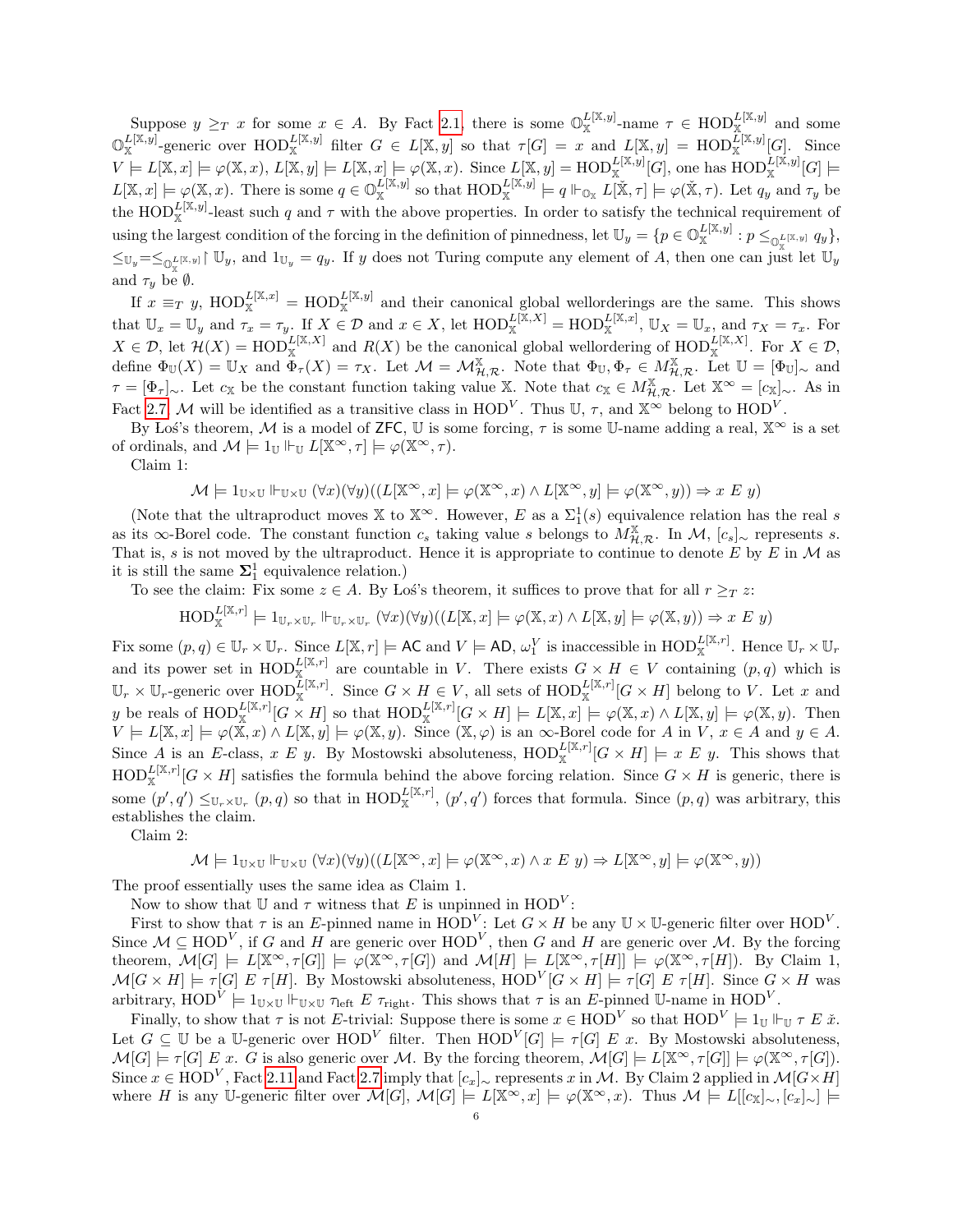$\varphi([c_{\mathbb{X}}]_{\sim}, [c_x]_{\sim})$ . By Los's theorem, for a Turing cone of X's (such that  $x \in \text{HOD}_{\mathbb{X}}^{L[\mathbb{X},X]}$ ),  $\text{HOD}_{\mathbb{X}}^{L[\mathbb{X},X]}$   $\models$  $L[\mathbb{X},x] \models \varphi(\mathbb{X},x)$ . This implies  $V \models L[\mathbb{X},x] \models \varphi(\mathbb{X},x)$ .  $V \models x \in A$  since  $(\mathbb{X},\varphi)$  is the  $\infty$ -Borel code for A in  $V$ . This contradicts the assumption that  $A$  has no OD elements.

This completes the proof.  $\Box$ 

<span id="page-6-1"></span>**Theorem 2.13.** ( $ZF + AD$ ) Let E be a  $\Sigma_1^1$  equivalence relation defined in  $HOD_R$ , where R is some set. Suppose  $\text{HOD}_R \models E$  is unpinned. Then there is an  $\text{OD}_R$  E-class with no  $\text{OD}_R$  elements.

*Proof.* Since  $\text{HOD}_R \models E$  is unpinned, there exists some forcing  $\mathbb{P} \in \text{HOD}_R$  and  $\mathbb{P}\text{-name } \sigma \in \text{HOD}_R$  so that within  $\text{HOD}_R$ ,  $\mathbb P$  and  $\sigma$  witness that E is not pinned.

Inside  $HOD_R$  (which models  $AC$ ), let N be an elementary substructure of some large enough rank initial segment of HOD<sub>R</sub> with the property that (1) N contains the code for E, (2)  $\mathbb{R} \subseteq N$ , (3)  $\mathbb{P}, \sigma \in N$ , and (4) N has cardinality  $|\mathbb{R}|$ . Let M be the Mostowski collapse of N. Let Q and  $\tau$  be the image of P and  $\sigma$  under the Mostowski collapse map. As E is  $\Sigma_1^1$ , the code for E is a tree on  $\omega \times \omega \times \omega$  whose projection is E. So a code for E is merely a subset of  $\omega$ . Hence the Mostowski collapse map does not move the code for E. Note that  $|M|^V = |\mathbb{R}^{HOD_K^V}|^V = \aleph_0$  since AD holds. Hence there are generics for Q over M that lie in V.

Suppose G and H are two generic filters for  $\mathbb Q$  over M which belong to V. Since  $M[G]$  and  $M[H]$  are countable in V, one can construct a generic filter  $J \in V$  so that  $G \times J$  and  $H \times J$  are generic filters for  $\mathbb{Q} \times \mathbb{Q}$ . By elementarity,  $M \models \tau$  is E-pinned. Thus  $M[G \times J] \models \tau[G]$  E  $\tau[J]$  and  $M[H \times J] \models \tau[H]$  E  $\tau[J]$ . By Mostowski absoluteness,  $\tau[G] E \tau[J]$  and  $\tau[H] E \tau[J]$  holds in V. Since E is an equivalence relation,  $\tau[G]$  E  $\tau[H]$ . This shows that whenever G and H are Q-generic filters over M that belong to V (but may not be mutually generic),  $\tau[G] E \tau[H]$ .

 $M \models \tau$  is not E-trivial by elementarity. Since  $\mathbb{R}^{\text{HOD}_R} \subseteq M$ , for any  $G \subseteq \mathbb{Q}$  which is  $\mathbb{Q}$ -generic over M and any  $x \in \mathbb{R}^{\text{HOD}_R}$ ,  $M[G] \models \neg(\tau[G] \ E \ x)$ . By absoluteness, if  $G \in V$ , then  $\neg(\tau[G] \ E \ x)$ .

In V, let A be the set of  $x \in \mathbb{R}$  so that there exists some  $G \subseteq \mathbb{Q}$  which is  $\mathbb{Q}$ -generic over M and  $x \in \tau[G]$ . Since  $\mathbb{Q}, \tau \in M$  and  $M \in \text{HOD}_R$ , A is  $\text{OD}_R$ . By the discussion of the above two paragraphs, A is a single E-class and has no elements of  $OD_R$ .

Note that the only consequence of AD that is used is that there is no uncountable wellordered set of reals.

The following answers the question of Zapletal.

<span id="page-6-2"></span>**Corollary 2.14.** Assume  $ZF + AD^+ + V = L(\mathcal{P}(\mathbb{R}))$ . Let E be a  $\Sigma_1^1$  equivalence relation coded in HOD. E has an OD E-class with no OD elements if and only if  $HOD \models E$  is unpinned.

The rest of this section will give some examples.

<span id="page-6-0"></span>**Definition 2.15.** The following are some important  $\Delta_1^1$  equivalence relations.

Let  $=$  denote the identity equivalence relation on  $\mathbb{R}$ .

Let  $=$ <sup>+</sup> denote the Friedman-Stanley jump of = which is defined on  $\omega \mathbb{R}$  by  $x =$ <sup>+</sup> y if and only if  $\{x(n):$  $n \in \omega$  = { $y(n)$  :  $n \in \omega$ }. (=<sup>+</sup> is equality of range.)

Let  $E_0$  be the equivalence relation on  $\mathbb R$  (or  $\infty$ 2) defined by x  $E_0$  y if and only if  $(\exists k)(\forall n \ge k)(x(n) = y(n)).$ Let  $E_1$  be the equivalence relation on  $\omega \mathbb{R}$  defined by  $x E_1 y$  if and only  $(\exists k)(\forall n \ge k)(x(n) = y(n)).$ 

Let  $E_2$  be the equivalence relation on "2 defined by  $x E_2 y$  if and only if  $\sum {\frac{1}{n} : n \in x \triangle y} < \infty$ , where  $\triangle$  denotes the symmetric difference operation.

<span id="page-6-3"></span>**Fact 2.16.** The equivalence relations =,  $E_0$ ,  $E_1$ , and  $E_2$  are pinned  $\Delta_1^1$  equivalence relations. Every  $\Delta_1^1$ equivalence relation with countable classes is pinned. Every smooth, hyperfinite, essentially countable, or hypersmooth equivalence relation is pinned.

The equivalence relation  $=$ <sup>+</sup> is unpinned.

Proof. See [\[10\]](#page-14-15) Chapter 11.

The Solovay product lemma states: Let  $\mathbb P$  and  $\mathbb Q$  be two forcings. Suppose  $G \times H$  is  $\mathbb P \times \mathbb Q$ -generic over V. Then  $V[G] \cap V[H] = V$ .

From the Solovay product lemma, it follows that  $=$ ,  $E_0$ , and  $E_1$  are pinned equivalence relations.

If  $E \leq_{\mathbf{\Delta}_1^1} F$  and F is pinned, then E is also pinned. This implies that smooth, hyperfinite, and hypersmooth equivalence relations are pinned.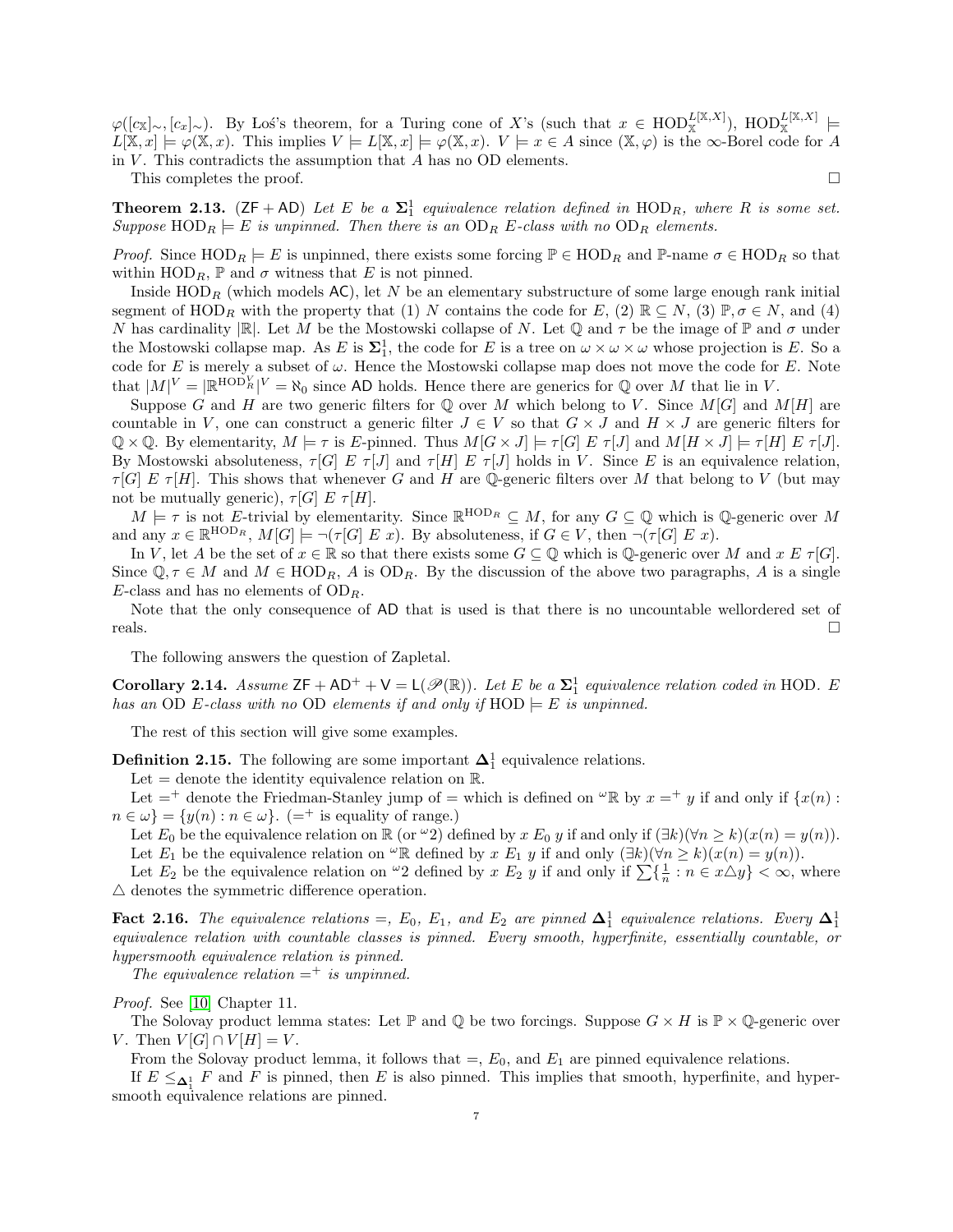[\[10\]](#page-14-15) Theorem 17.1.3 (iii) states that  $\Delta_1^1$  equivalence relations with all classes  $\Sigma_3^0$  are pinned. This implies that  $E_2$  and every  $\Delta_1^1$  equivalence relation with countable classes are pinned. Therefore, essentially countable equivalence relations are pinned.

Let  $\mathbb{Q} = \text{Coll}(\omega, \mathbb{R})$ . Let  $\tau$  be the name for the generic surjection of  $\omega$  onto  $\mathbb{R}$ .  $\mathbb{Q}$  and  $\tau$  witness that  $=$ is unpinned since if  $\tau$  was forced to be  $=$  related to a ground model element, then R would be countable in the ground model.

**Example 2.17.** The proof above that  $=$ <sup>+</sup> is unpinned can be used to produce an OD  $=$ <sup>+</sup>-class with no OD elements assuming  $(\mathscr{P}(\mathbb{R}))^{\text{HOD}}$  is countable.

Let  $\mathbb{Q} = \text{Coll}(\omega, \mathbb{R})$  and  $\tau$  be the generic surjection of  $\omega$  onto  $\mathbb{R}$  as defined inside of HOD. (Note that  $\tau$  is an  $=$ <sup>+</sup>-pinned name.) By the assumption, there exists Q-generics over HOD in V. Let A be the collection of  $x \in \mathbb{R}$  such that there exist some  $G \subseteq \mathbb{Q}$  which is  $\mathbb{Q}$ -generic over HOD and  $x = \tau |G|$ . A is an OD  $=$ equivalence class. A cannot contain any OD elements for otherwise HOD would think  $\mathbb{R}^{\text{HOD}}$  is countable.

## 3. Equivalence Class Section Uniformization and Lifting

<span id="page-7-0"></span>**Theorem 3.1.** Assume  $ZF + AD^+ + V = L(\mathcal{P}(\mathbb{R}))$ . Let T be a set of ordinals. Let E be a  $\Sigma_1^1$  equivalence relation coded in HODT. Suppose E is pinned in HODT x for all  $x \in \mathbb{R}$ . Let  $R \subseteq \mathbb{R} \times \mathbb{R}$  be ODT and have the property that for all  $x \in \mathbb{R}$ ,  $R_x = \{y : R(x, y)\}\$ is an E-class. Then there is a function  $F : \mathbb{R} \to \mathbb{R}$  which is  $OD_T$  and uniformizes R: that is, for all  $x \in \mathbb{R}$ ,  $R(x, F(x))$ .

If E is a  $\Sigma^1_1$  equivalence relation which is pinned in every transitive model of ZFC containing the real that codes E, then every relation R whose sections are E-classes can be uniformized. (For example, E could be any of the pinned equivalence relations from Fact [2.16.](#page-6-3))

*Proof.* Under these assumptions, for each  $x \in \mathbb{R}$ ,  $R_x$  is an  $OD_{T,x}$  E-class. Since  $HOD_{T,x} \models E$  is unpinned, Theorem [2.12](#page-4-0) implies that  $R_x$  must have an  $OD_{T,x}$  element. For each  $x \in \mathbb{R}$ , let  $F(x)$  be the least element of  $HOD_{T,x}$  under the canonical global wellordering of  $HOD_{T,x}$  which belongs to  $R_x$ . F is an  $OD_T$  uniformization of R.

For the second statement, under AD<sup>+</sup>, any such relation R has an  $\infty$ -Borel code (S,  $\varphi$ ). By modifying S if necessary, one may assume that  $\text{HOD}_S$  contains a code for E as a  $\Sigma_1^1$  set. By the hypothesis, E is pinned in every HOD<sub>S,x</sub>, where  $x \in \mathbb{R}$ . The second statement follows from the first statement.

[\[19\]](#page-14-14) has shown that if E is a  $\Delta_1^1$  equivalence relation coded in some transitive model M and N is some transitive model with  $M \subseteq N$ , then E is pinned in M if and only if E is pinned in N. Therefore, in the first statement of Theorem [3.1,](#page-7-0) it suffices just to have  $HOD_T \models E$  is pinned, when E is a  $\Delta_1^1$  equivalence relation.

However [\[19\]](#page-14-14) also shows that, in general, pinnedness for  $\Sigma_1^1$  equivalence relation is not absolute by producing a pinned  $\Sigma_1^1$  equivalence relation in L which is unpinned in a forcing extension of L. However, in the present situation, one is concerned with models of the form  $\text{HOD}_T^V$  and  $\text{HOD}_{T,x}^V$  where V is a model of determinacy. Possible more can be said in such settings. This suggests the following question.

**Question 3.2.** In the first statement of Theorem [3.1,](#page-7-0) can the condition that E is pinned in  $\text{HOD}_{T,x}$  for all  $x \in \mathbb{R}$  be replace by just E is pinned in  $\text{HOD}_T$  when E is a  $\Sigma_1^1$  equivalence relation coded in  $\text{HOD}_T$ ?

Regardless, most natural examples are  $\Delta_1^1$ . Moreover, for most of the natural examples, pinnedness is provable in ZFC.

**Definition 3.3.** Let E be an equivalence relation on some set X. Let F be an equivalence relation on some set Y. Let  $n \in \omega$ . Let  $f: (X/E)^n \to (Y/F)$  be some function. A function  $F: X^n \to Y$  is a lift of f if and only if for all  $x_0, ..., x_{n-1} \in X$ ,  $[F(x_0, ..., x_{n-1})]_F = f([x_0]_E, ..., [x_{n-1}]_E)$ .

**Corollary 3.4.** Assume  $\mathsf{ZF} + \mathsf{AD}^+ + \mathsf{V} = \mathsf{L}(\mathscr{P}(\mathbb{R}))$ . Suppose E is an equivalence relation on R. Suppose F is a  $\Sigma_1^1$  equivalence relation on R which is pinned in every transitive models of ZFC containing the real that codes  $\overline{F}$ . For all  $n \in \omega$ , every function  $f: (\mathbb{R}/E)^n \to (\mathbb{R}/F)$  has a lift.

In particular, this lifting property holds when F is  $E_0$ ,  $E_1$ ,  $E_2$ , smooth, hyperfinite, essentially countable, or hypersmooth.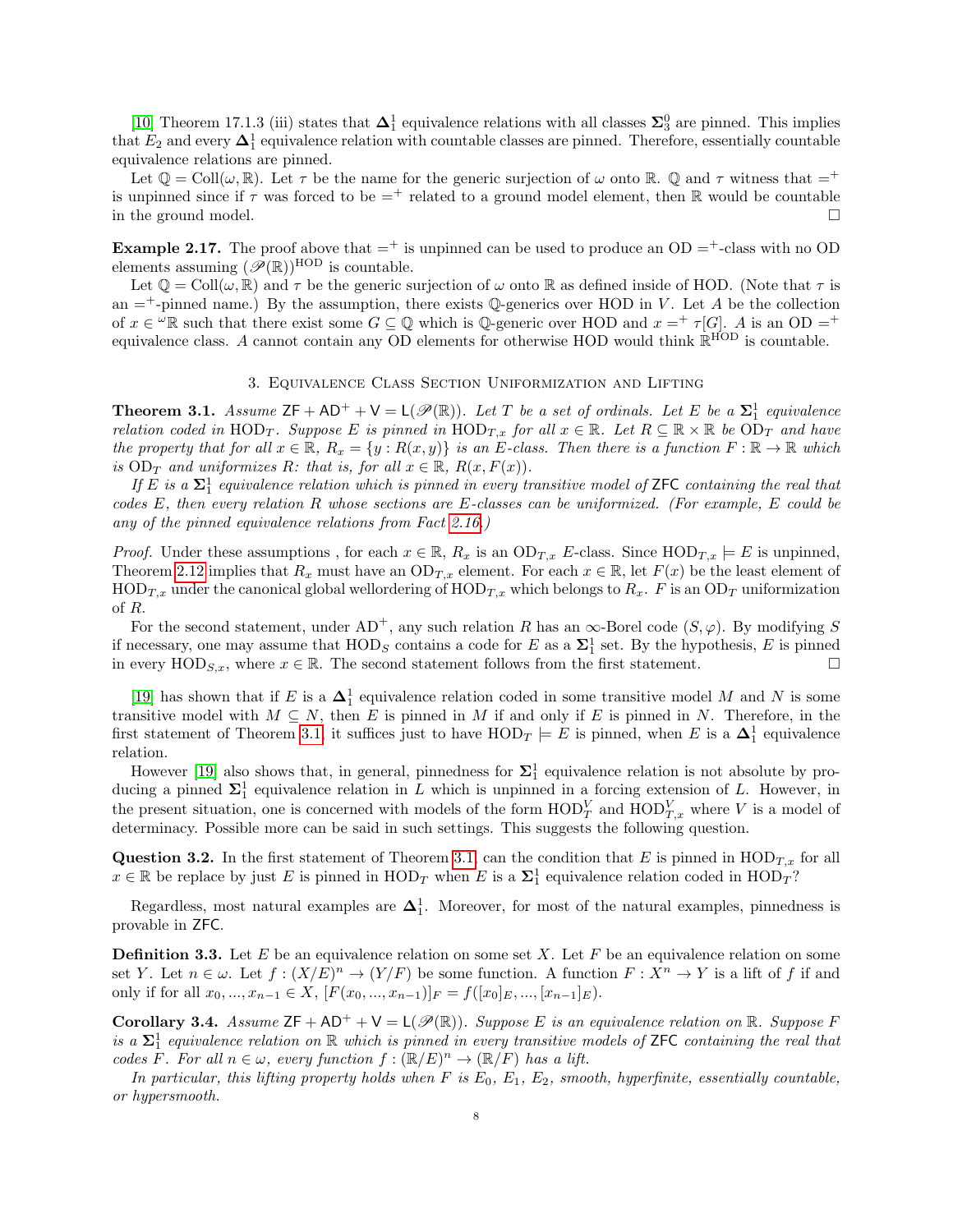*Proof.* Define the relation  $R(x_0, ..., x_{n-1}, y)$  if and only if  $y \in f([x_0]_E, ..., [x_{n-1}]_E)$ . For each  $(x_0, ..., x_{n-1}) \in$  $\mathbb{R}^n$ ,  $R_{(x_0,...,x_{n-1})} = f([x_0]_E,...,[x_{n-1}]_E)$ , which is an F-class. By assumption, F is pinned in every model of ZFC containing the real that codes  $F$ . Theorem [3.1](#page-7-0) implies that  $R$  has a uniformizing function  $G$ .  $G$  is a lift of  $f$ .

**Example 3.5.** Under  $\mathsf{ZF} + \mathsf{AD}_\mathbb{R}$ , every relation can be uniformized. Hence, E-class section uniformization and lifting for E holds for every equivalence relation E on R. However  $\mathsf{ZF} + \mathsf{AD}^+$  is not able to prove E-class section uniformization when  $E$  is an unpinned equivalence relation. The following is an example.

Assume  $ZF + AD + V = L(\mathbb{R})$ .

Define  $R(x, y)$  if and only if y is not  $OD_x$ . R has no uniformizing function: Suppose  $f : \mathbb{R} \to \mathbb{R}$  uniformized R. Since  $V = L(\mathbb{R})$ , every set of reals is ordinal definable from some real. Thus f is  $OD_z$  for some  $z \in \mathbb{R}$ . Hence  $f(z)$  is OD<sub>z</sub>. However,  $R(z, f(z))$  implies that  $f(z)$  is not OD<sub>z</sub>. Contradiction.

Define  $S(x, y)$  if and only if  $\{y_n : n \in \omega\} = \mathbb{R}^{\text{HOD}_x}$ , where  $y_n \in \mathbb{R}$  denotes the  $n^{\text{th}}$  section of y under some coding of pairs of integers by integers. If  $S(x, y)$ , then  $y \notin OD_x$  for otherwise  $\mathbb{R}^{\text{HOD}_x}$  would be countable in  $HOD<sub>x</sub>$ . Since  $S \subseteq R$  and R has no uniformization, S also has no uniformization.

Every instance of F-class section uniformization gives a lift of a function from  $f : \mathbb{R} \to (\mathbb{R}/F)$ . Therefore, failure of F-class section uniformization is a failure of lifting for F. However, the more interesting instance of the lifting property involving function of the form  $f : (\mathbb{R}/F) \to (\mathbb{R}/F)$ . Zapletal informed the author of an example:

**Example 3.6.** (Zapletal) Assume  $ZF + AD + V = L(\mathbb{R})$ . There is a  $f : (\mathbb{R}/\mathbb{R}) \to (\mathbb{R}/\mathbb{R}/\mathbb{R})$  which does not have a lift.

Define f as follows: Let  $b \in \mathbb{R}$  be such that for all  $n \in \omega$ ,  $b(n)$  is the constant 0 function. Let  $C \in (\mathbb{R}^n)$  $=$ +). If there is some  $x \in \mathbb{R}$  so that C is the  $=$ + equivalence class of enumerations of  $[x]_T$  (the Turing degree of x), then  $f(C)$  is the  $=$  + equivalence class of enumerations of  $\mathbb{R}^{\text{HOD}_x}$ . Note that  $f(C)$  does not depend on x. If C is the not the  $=$ <sup>+</sup> equivalence class of enumerations of any Turing degree, then let  $f(C) = [b]_{=+} = \{b\}$ .

Now suppose that f has a lift  $F: \omega \mathbb{R} \to \omega \mathbb{R}$ . Since  $V = L(\mathbb{R})$ , F is  $OD_z$  for some  $z \in \mathbb{R}$ . Since  $[z]_T \subseteq \text{HOD}_z$  and  $\text{HOD}_z$  thinks  $[z]_T$  is countable, there is a  $c \in (e \mathbb{R})^{\text{HOD}_z}$  such that c enumerates  $[z]_T$ . Thus  $F(c) \in \text{HOD}_z$ . Since F is a lift of f,  $F(c) \in f([c]_{=+})$ . By definition,  $F(c) \in \mathcal{L}$  is an enumeration of  $\mathbb{R}^{\text{HOD}_z}$ . Then  $\text{HOD}_z$  would think its own set of reals are countable. Contradiction.

#### 4. JÓNSSON PROPERTY

<span id="page-8-0"></span>**Definition 4.1.** Let X be a set and  $n \in \omega$ . Let E be an equivalance relation on X. Let  $[X]_E^n =$  $\{(x_0, ..., x_{n-1}) \in {}^n X : (\forall i < n)(\forall j < n)(i \neq j \Rightarrow \neg(x_i \ E \ x_j))\}\.$  Let  $[X]_E^{\leq \omega} = \bigcup_{n \in \omega} [X]_E^n$ .

A set X has the Jónsson property if and only if for all functions  $f : [X] \leq^{\omega} \to X$ , there is some  $Y \subseteq X$ with  $Y \approx X$  and  $f[[Y] \leq \omega] \neq X$ . (The symbol  $\approx$  is the relation of being in bijection.)

For  $n < \omega$ , an *n*-Jónsson function for X is a map  $f : [X]_{\equiv}^n \to X$  so that for all  $Y \subseteq X$  with  $Y \approx X$ ,  $f[[X]]_{=}^n] = X.$ 

<span id="page-8-2"></span>Fact 4.2. Under  $ZF + AD$ ,

([\[5\]](#page-14-5) and [\[6\]](#page-14-4))  $\mathbb R$  has the Jónsson property.

([\[2\]](#page-14-6)) There is a 3-Jónsson function for  $\mathbb{R}/E_0$ . Hence  $\mathbb{R}/E_0$  does not have the Jónsson property.

For the rest of this section,  $\mathbb R$  will refer to  $\omega_2$ , the set of infinite binary sequences.

<span id="page-8-1"></span>**Definition 4.3.** A nonempty subset p of  $\leq \omega_2$  is a tree if and only if for all  $s \in p$  and  $t \subseteq s$ ,  $t \in p$ . A tree p is a perfect tree if and only if for all  $s \in p$ , there is a  $t \supseteq s$  so that  $t \hat{\;} 0, t \hat{\;} 1 \in p$ .

Let S be the set of all perfect trees. Let  $\leq_{\mathbb{S}}=\subseteq$ .

Let  $p \in \mathbb{S}$ . A node  $s \in p$  is a split node if and only if  $s \hat{\;} 0, s \hat{\;} 1 \in p$ . A node  $s \in p$  is a split of p if and only if s  $\restriction$  (|s| − 1) is a split node of p. For  $n \in \omega$ , s is an n-split of p if and only if s is a ⊆-minimal element of p with exactly *n*-many proper initial segments which are split nodes of  $p$ .

Let split<sup>n</sup>(p) denote the set of n-splits of p. Note that  $|\text{split}^n(p)| = 2^n$  and  $\text{split}^0(p) = \{\emptyset\}.$ 

If  $p, q \in \mathbb{S}$ , define  $p \leq_{\mathbb{S}}^n q$  if and only if  $p \leq_{\mathbb{S}} q$  and  $\text{split}^n(p) = \text{split}^n(q)$ .

If  $p \in \mathbb{S}$  and  $s \in p$ , then define  $p_s = \{t \in p : t \subseteq s \vee s \subseteq t\}.$ 

Let  $p \in \mathbb{S}$ . Let  $\Lambda$  be defined as follows: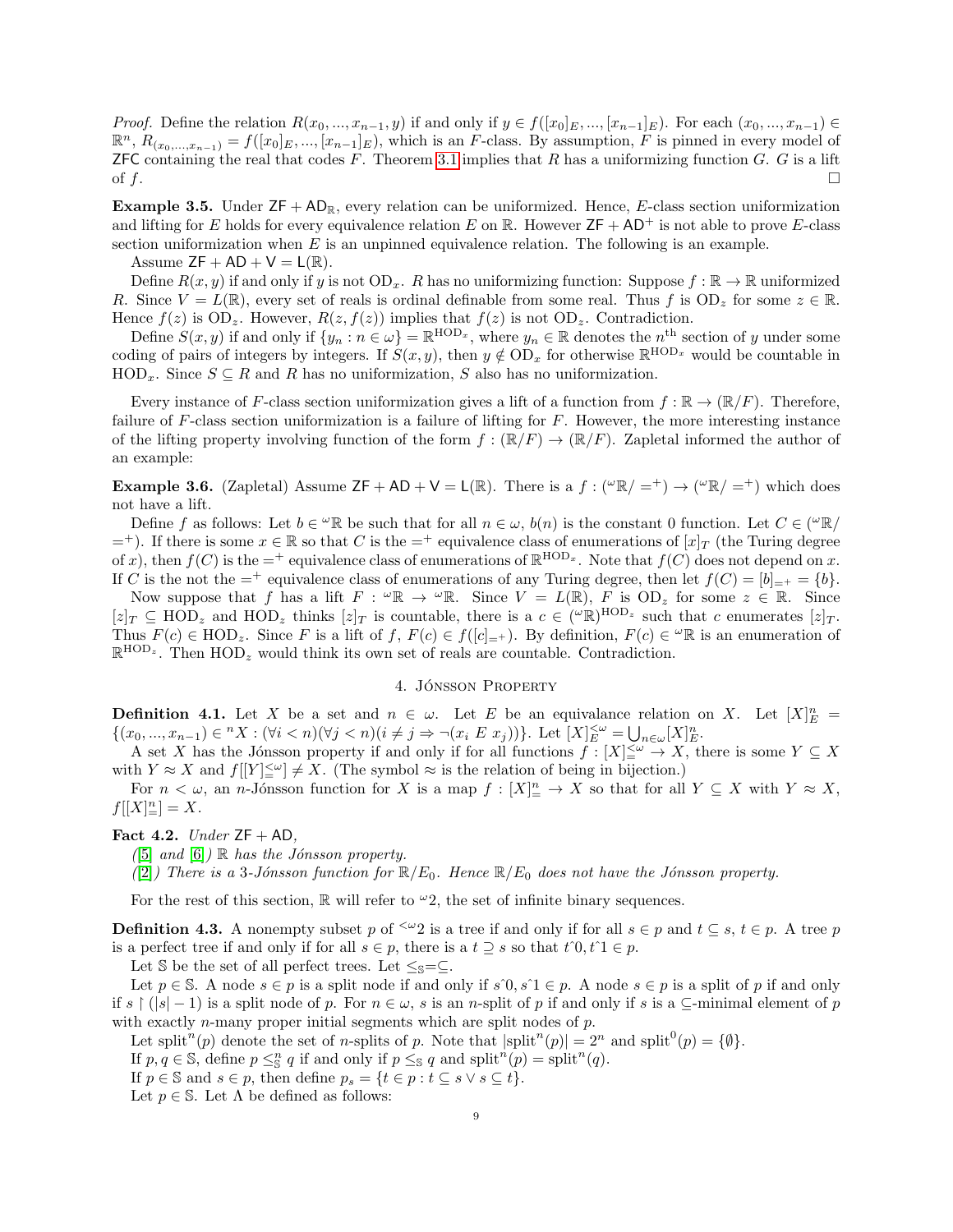(i)  $\Lambda(p, \emptyset) = \emptyset$ .

(ii) Suppose  $\Lambda(p,s)$  has been defined for all  $s \in {}^n2$ . Fix an  $s \in {}^n2$  and  $i \in 2$ . Let  $t \supseteq \Lambda(p,s)$  be the minimal split node of p extending  $\Lambda(p,s)$ . Let  $\Lambda(p,s^i) = t^i i$ .

Let 
$$
\Xi(p, s) = p_{\Lambda(p, s)}
$$
.

<span id="page-9-0"></span>**Fact 4.4.** A fusion sequence is a sequence  $\langle p_n : n \in \omega \rangle$  in S so that for all  $n \in \omega$ ,  $p_{n+1} \leq_S^n p_n$ . Let  $p_{\omega} = \bigcap_{n \in \omega} p_n$ . Then  $p_{\omega} \in \mathbb{S}$  and is called the fusion of the above fusion sequence.

<span id="page-9-4"></span>**Fact 4.5.** Suppose  $p \in \mathbb{S}$ . Let  $\langle r_n : n \in \omega \rangle$  be a sequence of positive integers. Let  $\langle f_n : n \in \omega \rangle$  be a sequence such that for all  $n \in \omega$ ,  $f_n : [[p]]_{\equiv}^r \to \omega \mathbb{R}$  is a continuous function. Then there is some  $q \leq_{\mathbb{S}} p$  and  $z \in \mathbb{R}$  so that for all  $m, n \in \omega$  and  $y \in f_n[[[q]]_{=}^{r_n}], z \neq y(m)$ .

*Proof.* Let  $B: \omega \to \omega \times \omega$  be a surjection with the property that the inverse image of any  $(e, q)$  is infinite. Objects  $\langle z_n : n \in \omega \rangle$  and  $\langle q_n : n \in \omega \rangle$  will be built with the following properties.

(I) For each  $n \in \omega$ ,  $z_n \in \infty$  and  $z_n \subsetneq z_{n+1}$ . For each  $n \in \omega$ ,  $q_n \in \mathbb{S}$ ,  $q_n \leq_{\mathbb{S}} p$ , and  $q_{n+1} \leq_{\mathbb{S}}^n q_n$ . (II) For each  $n \in \omega$ , suppose  $B(n) = (e, g)$ . Then for each sequence  $(\sigma_1, ..., \sigma_{r_e})$  of pairwise distinct strings in <sup>n</sup>2, there is some  $\tau \in \frac{<\omega_2}{<\omega_2}$  so that for all y with

$$
y \in f_e[[\Xi(q_{n+1}, \sigma_1)] \times ... \times [\Xi(q_{n+1}, \sigma_{r_e})]]
$$

 $y(g) \in N_{\tau}$  and  $z_{n+1}$  and  $\tau$  are incompatible.

Suppose these objects can be constructed. Then  $\langle q_n : n \in \omega \rangle$  forms a fusion sequence. By Fact [4.4,](#page-9-0)  $q = \bigcap_{n \in \omega} q_n$  is a perfect tree. Let  $z = \bigcup_{n \in \omega} z_n$ . Let  $e, g \in \omega$ . Suppose  $(x_1, ..., x_{r_e}) \in [[q]]_{\equiv}^{r_e}$ . By the assumption on B, there is some n large enough so that  $B(n) = (e, g)$  and there are pairwise distinct strings  $\sigma_1, ..., \sigma_{r_e} \in {}^{n_2}$  with  $\Lambda(q, \sigma_1) \subset x_1, ..., \Lambda(q, \sigma_{r_e}) \subset x_{r_e}$ . Then by (II),  $z_{n+1}$  is not an initial segment of  $y(g)$ . Hence  $y(g) \neq z$ .

It remains to construct these objects.

Let  $z_0 = \emptyset$  and  $q_0 = p$ .

Suppose  $q_n$  and  $z_n$  have been constructed. Suppose that  $B(n) = (e, g)$ . Enumerate all the  $r_e$ -tuples of distincts strings in <sup>n</sup>2 as  $(\sigma_1^0, ..., \sigma_{r_e}^0), ..., (\sigma_1^M, ..., \sigma_{r_e}^M)$  for some  $M \in \omega$ .

Let  $s_0 = q_n$ . Let  $\ell_0 = z_n$ . Suppose  $s_k$  and  $\ell_k$  have been defined for some fixed  $k \leq M$ . For each  $1 \leq i \leq r_e$ , let  $c_i = \sigma_i^{k \n\wedge \overline{0}}$ . Let  $d_i = \bigcup_{n \leq \omega} \Lambda(r_k, c_i \upharpoonright n)$ . By the continuity of  $f_e$  on  $[[p]]_{\equiv}^{r_e}$ , there is some  $N > n$  so that for all

 $y \in f_e[[\Xi(s_k, c_1 \upharpoonright N)] \times ... \times [\Xi(s_k, c_{r_e} \upharpoonright N)]],$ 

 $f_e(d_1, ..., d_{r_e})(g) \upharpoonright |\ell_k + 1| \subseteq y(g)$ . Define  $\ell_{k+1} = \ell_k \hat{i}(1 - f_e(d_1, ..., d_{r_e})(g)(|\ell_k|))$ , that is  $\ell_{k+1}$  extends  $\ell_k$  by one using the opposite of the value of  $f_e(d_1, ..., d_{r_e})(g)(|\ell_k|)$ . Let  $s_{k+1} \leq_s s_k$  be such that for all  $\sigma \in {}^{\text{n}}2$ , if  $\sigma = \sigma_i^k$  for some  $1 \le i \le r_e$ , then  $\Xi(s_{k+1}, \sigma) = \Xi(s_k, c_i \restriction N)$  and if  $\sigma$  is otherwise, then  $\Xi(s_{k+1}, \sigma) = \Xi(s_k, \sigma)$ . Finally, let  $q_{n+1} = s_{M+1}$  and  $z_{n+1} = \ell_{M+1}$ . This completes the construction.

<span id="page-9-1"></span>**Fact 4.6.** Let  $\delta$  be an ordinal. Let  $\langle A_{\alpha} : \alpha < \delta \rangle$  be a sequence of meager subsets of R. Define a prewellordering on  $\bigcup_{\alpha<\delta}A_\alpha$  by  $x\preceq y$  if and only if the least ordinal  $\xi$  such that  $x\in A_\xi$  is less or equal to the least ordinal  $\xi$  such that  $y \in A_{\xi}$ . Assume that  $\preceq$  as a subset of  $\mathbb{R} \times \mathbb{R}$  has the Baire property. Then  $\bigcup_{\alpha < \delta} A_{\alpha}$  is meager.  $(ZF + AD)$  Every wellordered union of meager sets is meager.

*Proof.* See [\[13\]](#page-14-16). The second statement follows from the fact that every subset of  $\mathbb{R}\times\mathbb{R}$  has the Baire property under AD.  $\Box$ 

<span id="page-9-3"></span>**Fact 4.7.** (Mycielski) Suppose  $\langle C_n : n \in \omega \rangle$  is a sequence so that each  $C_n$  is a comeager subset of  $\mathbb{R}^n$ . Then there is a perfect tree p so that for all  $n \in \omega$ ,  $[[p]]_+^n \subseteq C_n$ .

<span id="page-9-2"></span>Fact 4.8. (ZF + AD) (Comeager uniformization) Let  $R \subseteq \mathbb{R} \times \mathbb{R}$  be a relation. Then there is a comeager set  $C \subseteq \mathbb{R}$  and a function  $f: C \to \mathbb{R}$  so that for all  $x \in C$ ,  $R(x, f(x))$ .

<span id="page-9-5"></span>Fact 4.9. ( $ZF + AD$ ) Let E be an equivalence relation on R with all classes countable and  $R/E \approx R$ . Let p be perfect tree. Then  $[p]/E \approx \mathbb{R}$ .

*Proof.* Note that  $[p]/E$  injects into  $\mathbb{R}/E$  by inclusion. Composing with the bijection then shows that  $[p]/E$ injects into R. Let  $\Phi : \mathbb{R}/E \to \mathbb{R}$  be a bijection. Since E has only countable classes and countable unions of countable sets are countable under AD,  $[p]/E$  is an uncountable set. Hence  $\Phi[[p]/E]$  is an uncountable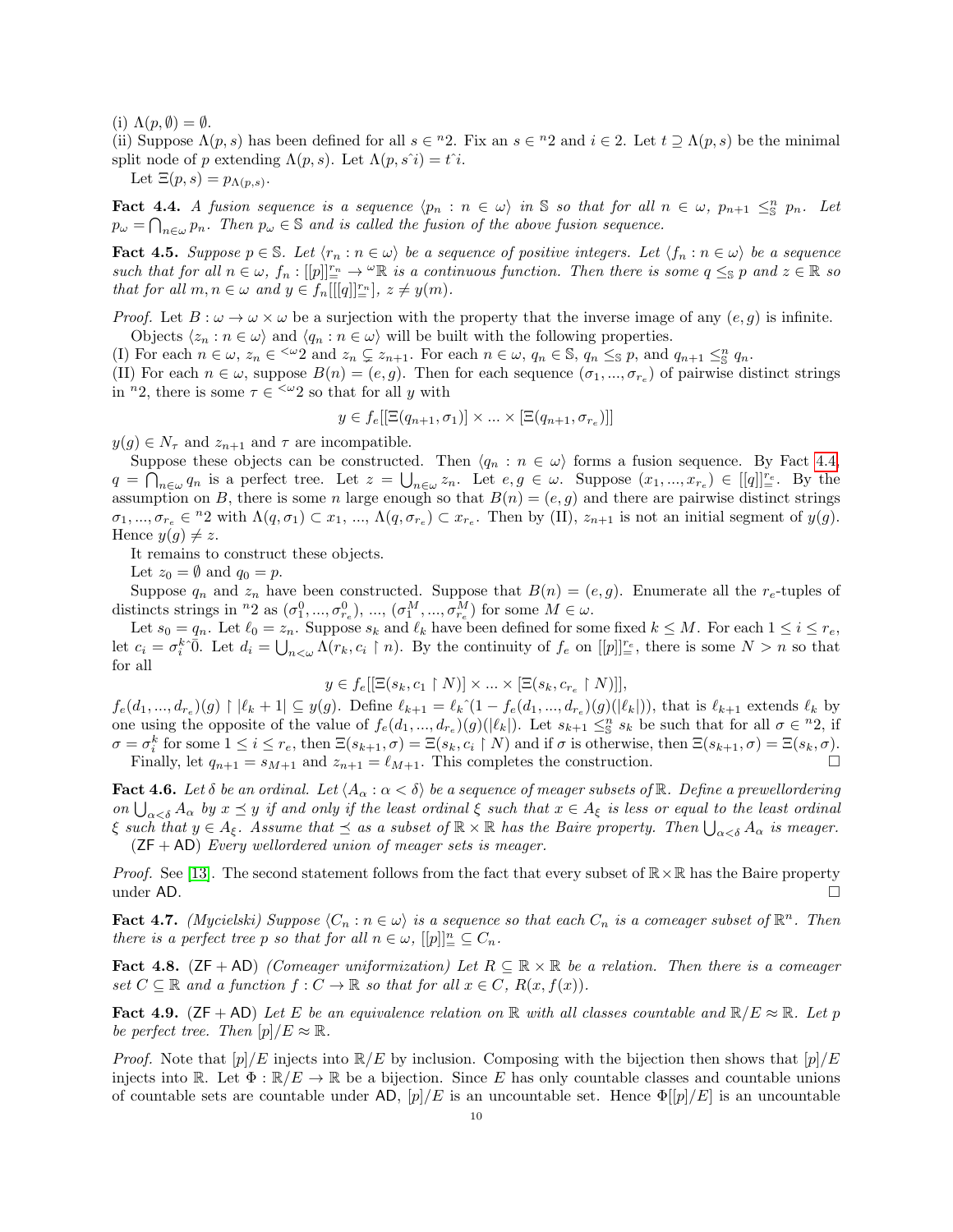subset of R. By the perfect set property, there is some perfect tree q so that  $[q] \subseteq \Phi[[p]/E]$ .  $\Phi^{-1}$  injects  $[q]$ into  $[p]/E$ . Hence R injects into  $[p]/E$ . By Cantor-Schröder-Bernstein,  $[p]/E \approx \mathbb{R}$ .

<span id="page-10-0"></span>Fact 4.10. (ZF + AD) Let  $A \subseteq \mathbb{R}$ . Let  $\preceq$  be a prewellordering on A. For each  $x \in A$ , let  $[x]_{\preceq} = \{y : x \preceq$  $y \wedge y \preceq x$ . If for all  $x \in A$ ,  $[x]_{\prec}$  is countable, then A is countable.

*Proof.* If A is not countable, then by the perfect set property, there is some perfect tree p so that  $[p] \subseteq A$ . Using the notation from Definition [4.3,](#page-8-1) define  $x \subseteq y$  if and only if  $\bigcup_{n\in\omega}\Lambda(p,x \restriction n) \preceq \bigcup_{n\in\omega}\Lambda(p,y \restriction n)$ . Then  $\subseteq$  is a prewellordering on R so that for each  $x \in \mathbb{R}$ ,  $[x]_{\subseteq}$  is countable. Let  $\beta$  be the length of  $\subseteq$ . For each  $\alpha < \beta$ , let  $A_{\alpha}$  be the prewellordering class of  $\subseteq$  with rank  $\alpha$ .  $\bigcup_{\alpha < \beta} A_{\alpha} = \mathbb{R}$  and each  $A_{\alpha}$  is countable (and hence meager). This is not possible by Fact [4.6.](#page-9-1)

**Question 4.11.** (Holshouser-Jackson) (ZF + AD) Let  $\kappa$  be an ordinal. Let  $\langle E_\alpha : \alpha < \kappa \rangle$  be a sequence of equivalence relations on  $\mathbb R$  with all classes countable so that  $\mathbb R/E_\alpha \approx \mathbb R$ . Does the disjoint union  $\bigsqcup_{\alpha<\kappa} \mathbb R/E_\alpha$ have the Jónsson property?

Note that one is not given a sequence of bijections  $\langle \Phi_{\alpha} : \alpha < \kappa \rangle$  witnessing  $\mathbb{R}/E_{\alpha} \approx \mathbb{R}$ . With such a sequence of bijections, one can construct a bijection witnessing  $\bigsqcup_{\alpha<\kappa} \mathbb{R}/E_\alpha \approx \mathbb{R} \times \kappa$ . In this case, Theorem [4.15](#page-11-0) below would imply  $\bigcup_{\alpha<\kappa}\mathbb{R}/E_\alpha$  has the Jónsson property. The following is an interesting question.

<span id="page-10-2"></span>**Question 4.12.** (Holshouser-Jackson)  $(ZF + AD)$  Let  $\kappa$  be an ordinal. Let  $\langle E_{\alpha} : \alpha \langle \kappa \rangle$  be a sequence of equivalence relations on  $\mathbb R$  with all classes countable so that  $\mathbb R/E_\alpha \approx \mathbb R$ . Is  $\bigsqcup_{\alpha<\kappa} \mathbb R/E_\alpha \approx \mathbb R\times \kappa$ ?

The following theorem gives some information concerning the Jónsson property.

<span id="page-10-1"></span>**Theorem 4.13.** (ZF + AD) Let  $\kappa$  be an ordinal. Let  $\langle E_{\alpha} : \alpha \langle \kappa \rangle$  be a sequence of equivalence relation on R with all classes countable. Let  $f: [\bigsqcup_{\alpha<\kappa} \mathbb{R}/E_\alpha] \leq^{\omega} \to \bigsqcup_{\alpha<\kappa} \mathbb{R}/E_\alpha$ . Then there is some perfect tree p so that  $f[[\Box_{\alpha<\kappa}[p]/E_{\alpha}]_{\alpha}^{<\omega}] \neq \Box_{\alpha<\kappa} \mathbb{R}/E_{\alpha}$ .

*Proof.* Let E be the equivalence relation on  $\mathbb{R}\times\kappa$  defined by:  $(x,\alpha) \to (y,\beta)$  if and only if  $\alpha = \beta$  and  $x \to \alpha$  y. Then  $\bigsqcup_{\alpha<\kappa} \mathbb{R}/E_\alpha$  is in bijection with the quotient  $(\mathbb{R} \times \kappa)/E$ . In the following f will be considered as a function taking values in  $(\mathbb{R} \times \kappa)/E$ .

Let X be the collection of surjections  $\sigma : \{1, ..., n\} \to \{1, ..., m\}$  where  $1 \leq m \leq n$  are integers. For all  $\sigma \in X$ , let  $n(\sigma) = n$  and  $m(\sigma) = m$ , i.e.  $n(\sigma)$  and  $m(\sigma)$  indicate the domain and range of  $\sigma$ , respectively. For each  $\sigma \in X$ , define  $A^{\sigma} \subseteq \mathbb{R}^{m(\sigma)} \times \mathbb{R}$  by

 $(x_1, ..., x_{m(\sigma)}, y) \in A^{\sigma} \Leftrightarrow (\exists \alpha_1)...(\exists \alpha_{n(\sigma)})(\exists \beta)([(y, \beta)]_E = f([(x_{\sigma(1)}, \alpha_1)]_E, ..., [(x_{\sigma(n(\sigma))}, \alpha_{n(\sigma)})]_E))$ 

In the following, fix a wellordering of  $n(\sigma)$ -tuples of ordinals. For each  $(x_1, ..., x_{m(\sigma)})$ , the elements of  $A^{\sigma}_{(x_1,...,x_{m(\sigma)})}$  can be prewellordered as follows:  $y_0 \sqsubseteq y_1$  if and only if the least  $(\alpha_1,...,\alpha_{n(\sigma)})$  such that there exists (a unique)  $\beta$  with

$$
(y_1, \beta) \in f([ (x_{\sigma(1)}, \alpha_1)]_E, ..., [(x_{\sigma(n(\sigma))}, \alpha_{n(\sigma)})]_E)
$$

is less than or equal to the least  $(\alpha_1, ..., \alpha_{n(\sigma)})$  such that there exists (a unique)  $\beta$  with

$$
(y_2, \beta) \in f([(x_{\sigma(1)}, \alpha_1)]_E, ..., [(x_{\sigma(n(\sigma))}, \alpha_{n(\sigma)})]_E).
$$

Let  $y \in A^{\sigma}_{(x_1,...,x_{m(\sigma)})}$ . Let  $(\alpha_1,...,\alpha_{n(\sigma)})$  be the least  $n(\sigma)$ -tuple of ordinals such that for some (unique)  $\beta, (y, \beta) \in f([(x_{\sigma(1)}, \alpha_1)]_E, ..., [(x_{\sigma(n(\sigma))}, \alpha_{n(\sigma)})]_E).$  Then  $[y]_{\sqsubseteq} \subseteq \pi_1[f([(x_{\sigma(1)}, \alpha_1)]_E, ..., [(x_{\sigma(n(\sigma))}, \alpha_{n(\sigma)})]_E)],$ where  $\pi_1 : \mathbb{R} \times \kappa \to \mathbb{R}$  is the projection onto the first coordinate. Note  $f([(x_{\sigma(1)}, \alpha_1), ..., [(x_{\sigma(n(\sigma))}, \alpha_{n(\sigma)})]_E)$ is contained inside of  $\mathbb{R} \times {\{\beta\}}$  for some  $\beta$ . Since  $E_{\beta}$  is an equivalence relation with countable classes,  $\pi_1[f([(x_{\sigma(1)}, \alpha_1), ..., [(x_{\sigma(n(\sigma)}), \alpha_{n(\sigma)})]_E)]$  is countable. It has been shown that each  $\sqsubseteq$ -prewellordering class is countable. By Fact [4.10,](#page-10-0)  $A^{\sigma}_{(x_1,...,x_{m(\sigma)})}$  is countable for all  $(x_1,...,x_{m(\sigma)})$ .

Fix  $\sigma \in X$ . Let  $R^{\sigma} \subseteq \mathbb{R}^{m(\sigma)} \times \omega \mathbb{R}$  be defined by  $(x, h) \in R^{\sigma}$  if and only if  $h : \omega \to A_x^{\sigma}$  is a surjection. For all  $x \in \mathbb{R}^{\sigma(m)}$ ,  $R_x^{\sigma} \neq \emptyset$  since  $A_x^{\sigma}$  is countable. By comeager uniformization (Fact [4.8\)](#page-9-2), there is some comeager set  $C^{\sigma} \subseteq \mathbb{R}^{m(\sigma)}$  and some function  $H^{\sigma}: C^{\sigma} \to {}^{\omega} \mathbb{R}$  so that  $R^{\sigma}(x, H^{\sigma}(x))$  for all  $x \in C^{\sigma}$ . Using AD, one may assume that  $H^{\sigma}$  is continuous on  $C^{\sigma}$  by choosing a smaller comeager set if necessary.

By the results of Mycielski, Fact [4.7,](#page-9-3) there is some perfect tree p so that  $[[p]]_{{}^{-}{}_{-}}^{\{m\}} \subseteq C^{\sigma}$  for all  $\sigma \in X$ . Note that for all  $\sigma \in X$ ,  $H^{\sigma} \restriction [[p]]_{=}^{\pi(\sigma)}$  is a continuous function with the property that for all  $x \in [[p]]_{=}^{\pi(\sigma)}$ ,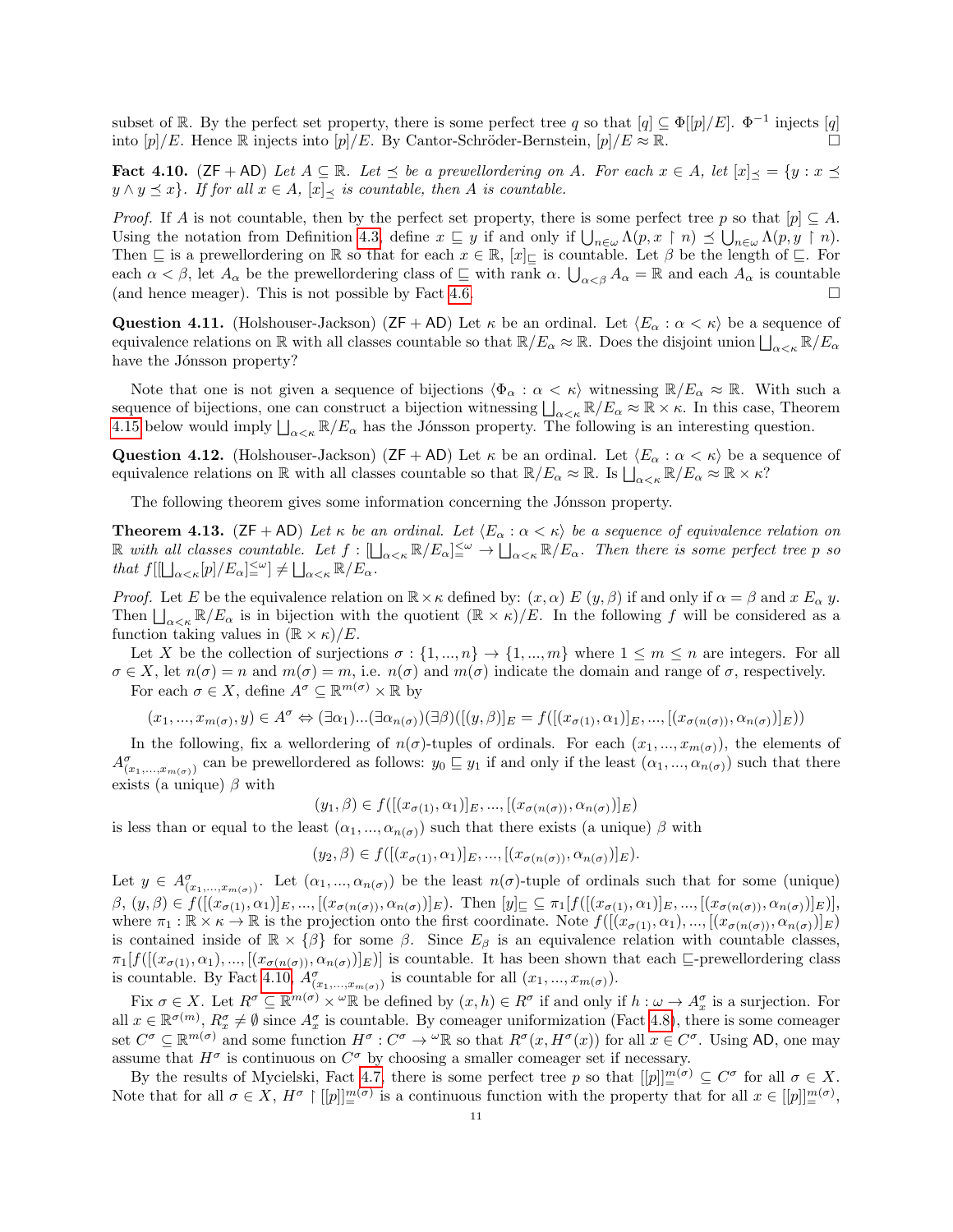$H^{\sigma}(x) \in {}^{\omega} \mathbb{R}$  enumerates  $A^{\sigma}_{x}$ . By Fact [4.5,](#page-9-4) there is some  $q \leq_{\mathbb{S}} p$  and some  $z \in \mathbb{R}$  so that for all  $\sigma \in X$ ,  $j \in \omega$ , and  $(x_1, ..., x_{m(\sigma)}) \in [[q]]_{=}^{m(\sigma)}, H^{\sigma}(x)(j) \neq z$ .

Now suppose  $(r_1, \alpha_1), ..., (r_n, \alpha_n) \in [q] \times \kappa$  are such that  $([(r_1, \alpha_1)]_E, ..., [(r_n, \alpha_n)]_E) \in [\bigsqcup_{\alpha < \kappa} [q]/E_\alpha]_{\alpha}^n$ . There is some  $m \le n$ ,  $(x_1, ..., x_m) \in [[q]]_{\equiv}^m$ , and surjection  $\sigma : \{1, ..., n\} \to \{1, ..., m\}$  so that  $(r_1, ..., r_n) =$  $(x_{\sigma(1)},...,x_{\sigma(n)})$ . Then  $z \notin A^{\sigma}_{(x_1,...,x_m)}$  implies that  $(z, \beta) \notin f([[r_1, \alpha_1)]_E, ..., [(r_n, \alpha_n)]_E)$  for all  $\beta < \kappa$ . This shows that  $f[[\bigcup_{\alpha<\kappa}[q]/E_{\alpha}]^{\leq\omega}]\neq\bigcup_{\alpha<\kappa}\mathbb{R}/E_{\alpha}$ .

Let p be the perfect tree given by Theorem [4.13.](#page-10-1) Assume that each  $\mathbb{R}/E_{\alpha} \approx \mathbb{R}$ . By Fact [4.9,](#page-9-5) each  $[p]/E_{\alpha} \cong \mathbb{R}$ . If  $\bigcup_{\alpha<\kappa} [p]/E_{\alpha} \approx \bigcup_{\alpha<\kappa} \mathbb{R}/E_{\alpha}$ , then Theorem [4.13](#page-10-1) would imply  $\bigcup_{\alpha<\kappa} \mathbb{R}/E_{\alpha}$  has the Jónsson property. This suggests the following natural question.

<span id="page-11-1"></span>**Question 4.14.** ( $ZF + AD$ ) Let  $\kappa$  be an ordinal. Let  $\langle E_\alpha : \alpha \langle \kappa \rangle$  be a sequence of equivalence relations on R with all classes countable and  $\mathbb{R}/E_{\alpha} \approx \mathbb{R}$  for each  $\alpha < \kappa$ . Let p be a perfect tree. Is  $\bigsqcup_{\alpha < \kappa} \mathbb{R}/E_{\alpha} \approx \bigsqcup_{\alpha < \kappa} [p]$ /  $E_{\alpha}$ ?

When all the  $E_{\alpha}$ 's are the identity equivalence relation, =, then one can exhibit the desired bijection. This gives the following result.

<span id="page-11-0"></span>**Theorem 4.15.** ( $ZF + AD$ ) For any ordinal  $\kappa$ ,  $\mathbb{R} \times \kappa$  has the Jónsson property.

*Proof.* Let  $\langle E_\alpha : \alpha < \omega \rangle$  be a sequence where each  $E_\alpha$  is the identity equivalence relation, =, on R. Note that  $\bigcup_{\alpha<\kappa}\mathbb{R}/E_\alpha\approx\mathbb{R}\times\kappa$ . Apply Theorem [4.13](#page-10-1) to this sequence. For any perfect tree p,  $\bigcup_{\alpha<\kappa}[p]/\kappa$  $E_{\alpha} \approx \Box$  $\alpha < \kappa$ [p]  $\approx \mathbb{R} \times \kappa$ .

Many of the results above are trivial if the sequence  $\langle E_\alpha : \alpha < \kappa \rangle$  is accompanied by a sequence  $\langle \Phi_\alpha : \alpha \rangle$  $\alpha < \kappa$ ) where each  $\Phi_{\alpha} : \mathbb{R}/E_{\alpha} \to \mathbb{R}$  is a bijection. A natural question would be to construct an example  $\langle E_\alpha : \alpha < \kappa \rangle$  such that for each  $\alpha < \kappa$ ,  $\mathbb{R}/E_\alpha \approx \mathbb{R}$  but there does not exists a sequence  $\langle \Phi_\alpha : \alpha < \kappa \rangle$  which uniformly witnesses these bijections exist. Also, is the condition that each  $E_{\alpha}$  be an equivalence relation with all classes countable necessary in Question [4.12](#page-10-2) and [4.14?](#page-11-1) The following example of Holshouser-Jackson answers these questions.

**Example 4.16.** Fix some recursive coding of binary relations on  $\omega$  by reals. Let WO denote the collection of reals that code wellorderings on  $\omega$ . For  $\alpha < \omega_1$ , let  $WO_{\alpha}$  denote the reals coding wellorderings of ordertype  $\alpha$ . For  $\alpha < \omega_1$ , let  $E_\alpha$  be the equivalence relation on R defined by x  $E_\alpha$  y if and only if  $(x = y) \vee (x \notin WO_\alpha \wedge y \notin WO_\alpha)$ . For each  $\alpha < \omega_1$ ,  $E_\alpha$  is  $\Delta_1^1$  bireducible to =. Hence  $\mathbb{R} \approx \mathbb{R}/E_\alpha$ .

For each  $\alpha < \omega_1$ , if  $x \in WO_\alpha$ , identify  $[x]_{E_\alpha} = \{x\}$  with x. For each  $\alpha < \omega_1$ ,  $\mathbb{R} \setminus WO_\alpha$  is a single  $E_\alpha$ equivalence class. Identify it with  $\alpha$ . Under this identification, one has a bijection of  $\bigsqcup_{\alpha<\omega_1}\mathbb{R}/E_\alpha$  with  $WO \sqcup \omega_1 \approx \mathbb{R} \sqcup \omega_1.$ 

 $\mathbb{R} \sqcup \omega_1$  is not in bijection with  $\mathbb{R} \times \omega_1$ : Suppose  $\Phi : \mathbb{R} \sqcup \omega_1 \to \mathbb{R} \times \omega_1$  is a bijection.  $\pi_1[\Phi[\omega_1]]$  can be wellordered using  $\Phi$  and the wellordering on  $\omega_1$ .  $(\pi_1 : \mathbb{R} \times \omega_1 \to \mathbb{R}$  is the projection onto the first coordinate.) Under AD, there is no uncountable sequence of distinct reals; hence,  $\pi_1[\Phi[\omega_1]]$  is countable. Let  $r \in \mathbb{R}$  such that  $r \notin \pi_1[\Phi[\omega_1]]$ .  $\Phi^{-1}[\{r\} \times \omega_1] \subseteq \mathbb{R}$ . But  $\Phi^{-1}[\{r\} \times \omega_1]$  can be wellordered. This would give an uncountable sequence of distinct reals in R. Contradiction.

As mentioned above, if  $\langle E_\alpha : \alpha < \omega_1 \rangle$  was accompanied by a sequence of bijections  $\langle \Phi_\alpha : \alpha < \omega_1 \rangle$ , then one can construction a bijection between  $\bigsqcup_{\alpha<\omega_1}\mathbb{R}/E_\alpha$  and  $\mathbb{R}\times\omega_1$ . Thus, there cannot be such a sequence of bijections under AD.

Note that  $E_{\alpha}$  has exactly one uncountable class. This example shows Question [4.12](#page-10-2) has a negative answer without the condition that each  $E_{\alpha}$  has all countable classes.

Let p be a perfect tree such that  $[p] \subseteq \mathbb{R} \setminus W$ . Then  $\bigsqcup_{\alpha < \omega_1} [p]/E_\alpha \approx \omega_1$ .  $\omega_1$  is not in bijection with  $\bigcup_{\alpha<\omega_1}\mathbb{R}/E_\alpha\approx\mathbb{R}\sqcup\omega_1$ . Hence Question [4.14](#page-11-1) has a negative answer if all the equivalence relations do not have all classes countable.

If all the equivalence relations in  $\langle E_\alpha : \alpha < \kappa \rangle$  have all classes countable and  $\mathbb{R} \approx \mathbb{R}/E_\alpha$ , then  $\bigsqcup_{\alpha < \kappa} \mathbb{R}/E_\alpha$ contains a subset which is in bijection with  $\mathbb{R} \sqcup \omega_1$  but itself is not in bijection with  $\mathbb{R} \sqcup \omega_1$ .

**Fact 4.17.** ( $ZF + AD$ ) Let  $\kappa$  be an uncountable ordinal. Let  $\langle E_\alpha : \alpha \langle \kappa \rangle$  be a sequence of equivalence relations on R so that for each  $\alpha < \kappa$ ,  $E_{\alpha}$  has all classes countable and  $\mathbb{R} \approx \mathbb{R}/E_{\alpha}$ . Then  $\mathbb{R} \sqcup \kappa$  injects into  $\bigsqcup_{\alpha<\kappa} \mathbb{R}/E_{\alpha}$ , but  $\mathbb{R} \sqcup \kappa$  is not in bijection with  $\bigsqcup_{\alpha<\kappa} \mathbb{R}/E_{\alpha}$ .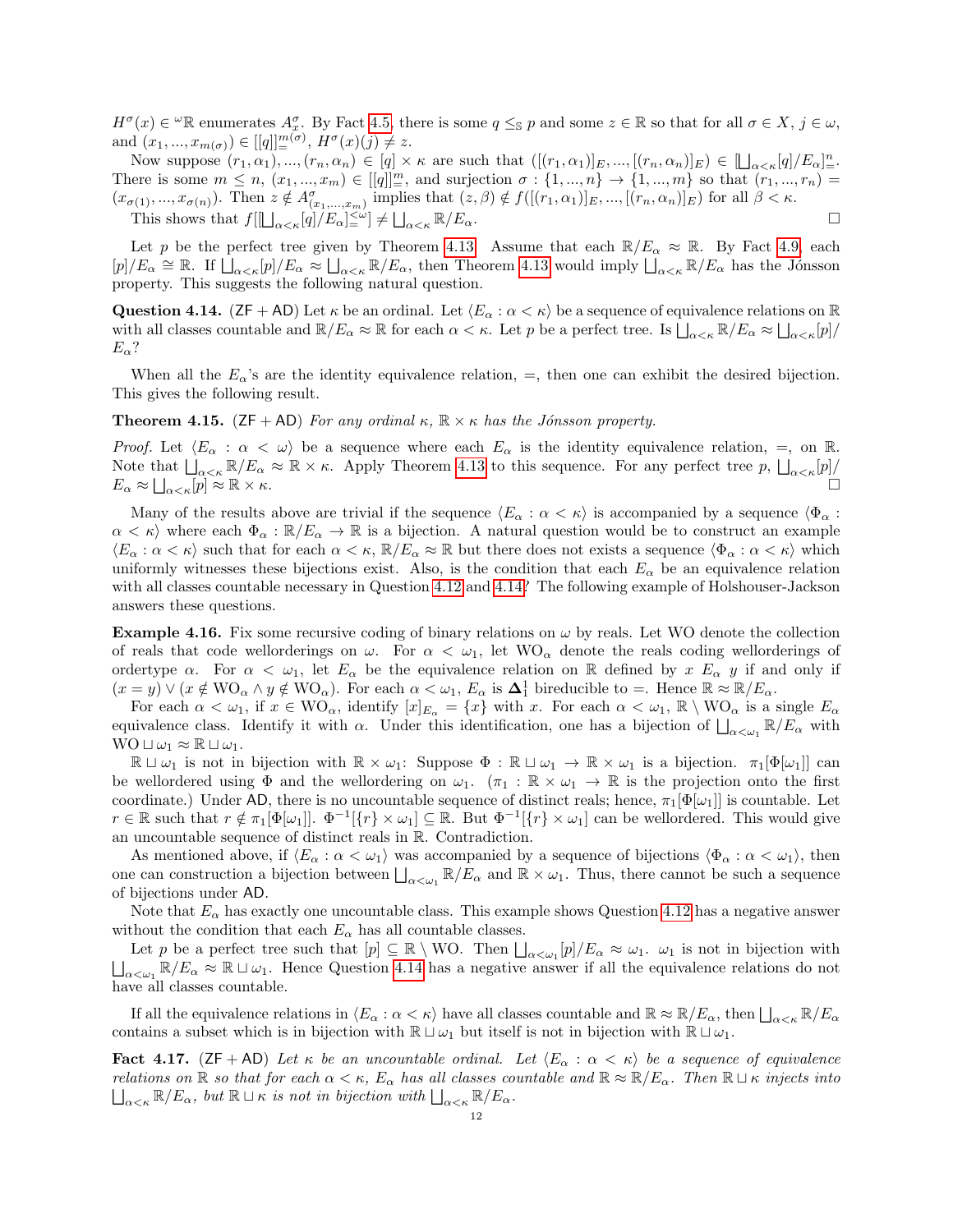*Proof.* Let  $\overline{0} : \omega \to \{0\}$ , be the constant 0 function. For each  $\alpha < \kappa$ , identify  $[\overline{0}]_{E_{\alpha}}$  with  $\alpha$ . Let  $\Phi : \mathbb{R} \to (\mathbb{R}/\mathbb{R})$  $E_0$ )  $\setminus [\overline{0}]_{E_0}$  be a bijection. Identify  $\Phi(r)$  with r. Using this identification, there is a subset of  $\bigsqcup_{\alpha<\kappa} \mathbb{R}/E_{\alpha}$ which is in bijection with  $\mathbb{R} \sqcup \kappa$ .

Suppose there is a bijection  $\Phi : \mathbb{R} \sqcup \kappa \to \bigsqcup_{\alpha<\kappa} \mathbb{R}/E_\alpha$ .  $\bigcup_{\alpha<\kappa} \Phi(\alpha)$  can be prewellordered by  $x \sqsubseteq y$  if and only if the least  $\alpha$  such that  $x \in \Phi(\alpha)$  is less than or equal to the least  $\alpha$  such that  $y \in \Phi(\alpha)$ . Each  $\subseteq$ -class is countable. Fact [4.10](#page-10-0) implies that  $\bigcup_{\alpha<\kappa}$  Φ(α) is countable. Let  $r \in \mathbb{R}$  with  $r \notin \bigcup_{\alpha<\kappa}$  Φ(α). Let  $X = \{ [r]_{E_\alpha} : \alpha < \kappa \}.$   $\Phi^{-1}[X]$  is an uncountable sequence of distinct reals in R. Contradiction.

[\[17\]](#page-14-17) Theorem 2 shows that under  $ZF + DC + AD_R$ , the only uncountable cardinals below  $\mathbb{R} \times \omega_1$  are  $\omega_1$ ,  $\mathbb{R}, \overline{\mathbb{R}} \sqcup \omega_1$ , and  $\mathbb{R} \times \omega_1$ . Thus under these assumptions, if  $\bigsqcup_{\alpha < \omega_1} \mathbb{R}/E_\alpha$  is not in bijection with  $\mathbb{R} \times \omega_1$ , then  $\bigsqcup_{\alpha<\omega_1}\mathbb{R}/E_\alpha$  cannot inject into  $\mathbb{R}\times\omega_1$ . Moreover, [\[17\]](#page-14-17) Theorem 2 shows that under  $\mathsf{ZF}+\mathsf{DC}+\mathsf{AD}_\mathbb{R}$ , the only uncountable cardinals below  $[\omega_1]^{\omega}$  are  $\omega_1$ ,  $\mathbb{R}, \mathbb{R} \sqcup \omega_1$ ,  $\mathbb{R} \times \omega_1$ , and  $[\omega_1]^{\omega}$ . An interesting question would be to compare the cardinality of  $[\omega_1]^{\omega}$  and  $\bigsqcup_{\alpha<\omega_1} \mathbb{R}/E_{\alpha}$  when each  $E_{\alpha}$  is an equivalence relation with all classes countable.

**Fact 4.18.** ( $ZF + AD$ ) Let  $\langle E_{\alpha} : \alpha < \omega_1 \rangle$  be a sequence of equivalence relations on R such that each  $E_{\alpha}$  has all classes  $\Pi_1^0$ . There is no injection of  $[\omega_1]^{\omega}$  into  $\bigsqcup_{\alpha<\omega_1}\mathbb{R}/E_{\alpha}$ .

*Proof.* Recall that U is Martin's cone measure on D, the set of Turing degrees. For each  $x \in \mathcal{D}$ , let  $\Lambda(x)$ denote the collection of countable x-admissible ordinals. For each  $x \in \mathcal{D}$ , let  $\Gamma(x) \in [\omega_1]^\omega$  be the increasing sequence of the first  $\omega$ -many x-admissible ordinals.

Suppose  $\Phi : [\omega_1]^{\omega} \to \bigsqcup_{\alpha < \omega_1} \mathbb{R}/E_{\alpha}$  is an injection.

A sequence of Turing degrees  $(x_n : n \in \omega)$  and a sequence  $(\sigma_n : n \in \omega)$  in  $\leq \omega_2$  will be constructed by recursion with the property that for all  $n \in \omega$ ,  $|\sigma_n| = n$ ,  $\sigma_n \subset \sigma_{n+1}$ , and whenever  $f \in [\Lambda(x_n)]^{\omega}$ , there is some  $r \in \Phi(f)$  so that  $\sigma_n \subset r$ .

Let  $x_0 = [\overline{0}]_T$ , where  $\overline{0}$  is the constant 0 function. Let  $\sigma_0 = \emptyset$ .

Suppose  $x_n$  and  $\sigma_n$  have been defined with the desired properties. Let  $E_0^{n+1} = \{x \in \mathcal{D} : |\exists r \in \mathcal{D}\}$  $\Phi(\Gamma(x))(\sigma_n \cap \Gamma \subseteq r)$  and  $E_1^{n+1} = \{x \in \mathcal{D} : (\exists r \in \Phi(\Gamma(x)))(\sigma_n \cap \Gamma \subseteq r)\}.$  Note that the cone above  $x_n$ is contained in  $E_0^{n+1} \cup E_1^{n+1}$ . Since U is an ultrafilter, there is some  $i \in 2$  and  $x_{n+1} \geq_T x_n$  so that  $E_i^{n+1}$ contains the cone above  $x_{n+1}$ . Let  $\sigma_{n+1} = \sigma_n^i$ , for this  $i \in 2$ .

Let $f \in [\Lambda(x_{n+1})]^{\omega}$ . A result of Jensen ([\[9\]](#page-14-18)) shows that for every increasing  $\omega$ -sequence of  $x_{n+1}$ -admissible ordinals f, there is some  $y \geq_T x_{n+1}$  so that  $\Gamma(y) = f$ . Then  $y \in E_i^{n+1}$ . Hence there is some  $r \in \Phi(\Gamma(y)) =$  $\Phi(f)$  so that  $\sigma_{n+1} \subseteq r$ .

Let  $r = \bigcup_{n \in \omega} \sigma_n$ . Let z be the join  $\bigoplus_{n \in \omega} x_n$ . Suppose  $f \in [\Lambda(z)]^{\omega}$ . For all  $n \in \omega$ , there is some  $r_n^f \in \Phi(f)$  so that  $\sigma_n \subseteq r_n^f$ .  $\Phi(f)$  is an  $E_\alpha$  class for some  $\alpha < \omega$  so  $\Phi(f)$  is  $\mathbf{\Pi}_1^0$ . Since r is the limit of  ${r_n^f : n \in \omega} \subseteq \Phi(f), r \in \Phi(f).$  It has been shown that for all  $f \in [\Lambda(z)]^{\omega}$ ,  $\Phi(f) \in \{[r]_{E_\alpha} : \alpha < \omega_1\} \approx \omega_1$ . Then  $\Phi$  induces an injection of  $[\Lambda(z)]^{\omega}$  into  $\omega_1$ . This is impossible since such an injection would yield a wellordering of R since R injects into  $[\Lambda(z)]^{\omega}$ .

The above argument incorporates Martin's proof of the partition relation  $\omega_1 \to (\omega_1)_2^{\omega}$ . The following result captures the essential idea of the above argument.

<span id="page-12-0"></span>**Fact 4.19.** ( $ZF + AD$ ) Let  $\kappa \in ON$ . Let  $\langle E_\alpha : \alpha \langle \kappa \rangle$  be a sequence of equivalence relations on  $\mathbb{R}$ . Let  $\Phi: [\omega_1]^\omega \to \bigsqcup_{\alpha<\kappa} \mathbb{R}/E_\alpha$ . Let  $R \subseteq [\omega_1]^\omega \times \mathbb{R}$  be defined by  $R(f,x) \Leftrightarrow x \in \Phi(f)$ . If R has a uniformizing function then  $\Phi$  is not an injection.

*Proof.* Let  $\Psi$  be a uniformizing function for R.

For each  $n \in \omega$ , let  $E_i^n = \{x \in \mathcal{D} : \Psi(\Gamma(x))(n) = i\}$ . Since U is an ultrafilter, there is some  $a_n \in \Omega$  such that  $E_{a_n}^n \in \mathcal{U}$ . Let  $x_n \in \mathcal{D}$  be such that the cone above  $x_n$  lies inside of  $E_{a_n}^n$ . Now suppose that  $f \in [\Lambda(x_n)]^{\omega}$ . Aresult of Jensen ([\[9\]](#page-14-18)) states that for any such f, there is some  $y \geq_T x_n$  so that  $\Gamma(y) = f$ . As  $y \in E_{a_n}^n$ ,  $\Psi(\Gamma(y))(n) = \Psi(f)(n) = a_n.$ 

Let  $r \in \mathbb{R}$  be such that for all  $n, r(n) = a_n$ . Let  $x = \bigoplus x_n$ . If  $f \in [\Lambda(x)]^n$ , then  $\Psi(f) = r$ .

It has been shown that there is an uncountable set  $X \subseteq \omega_1$  and some real r so that  $\Psi[[X]^\omega] = \{r\}$ . By definition of  $R$ ,  $\Phi[[X]^\omega] \subseteq \{ [r]_{E_\alpha} : \alpha < \kappa \}$ . The latter set is in bijection with  $\kappa$ .  $[X]^\omega \approx [\omega_1]^\omega$ . Therefore,  $\Phi$  induces an injection of  $[\omega_1]^{\omega}$  into the ordinal  $\kappa$ . As R injects into  $[\omega_1]^{\omega}$ , this would imply that one could wellorder  $\mathbb{R}$ .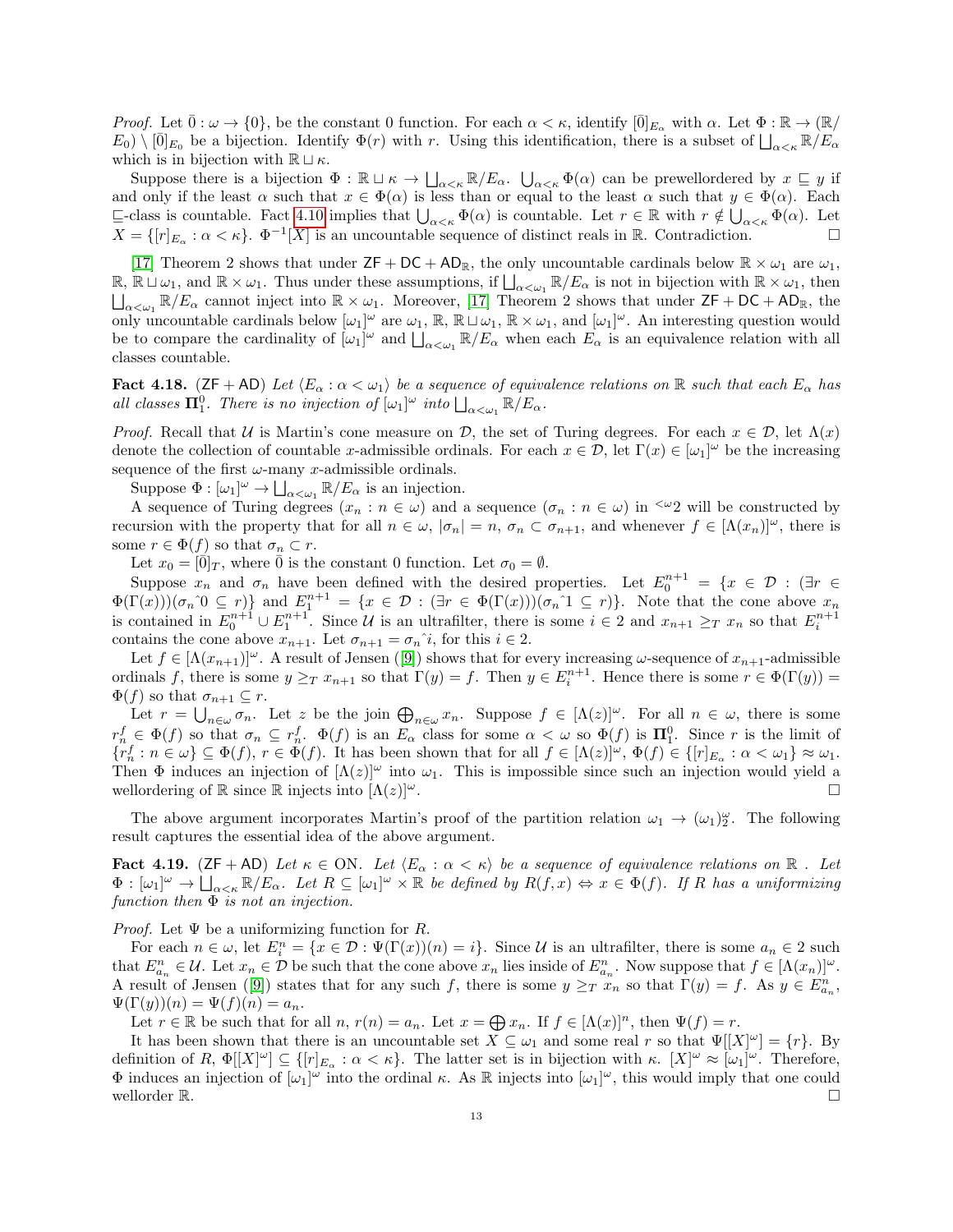Note that in Fact [4.19,](#page-12-0) R only needs to be uniformized on a set of cardinality  $[\omega_1]^\omega$ . To see this, suppose R is uniformized on  $Z \subseteq [\omega_1]^\omega$  of cardinality  $[\omega_1]^\omega$ . Let  $L : [\omega_1]^\omega \to Z$  be a bijection. Let  $\Phi' = \Phi \circ L$ . The relation R' associated to  $\Phi'$  can be uniformized. Hence  $\Phi'$  is not injective by Fact [4.19.](#page-12-0) This implies  $\Phi$  is not injective.

The class of equivalence relations with  $\Pi_1^0$  classes is very restrictive. However, it does include equivalence relations with all finite classes. However, in such cases, there is a more natural argument: Fix some linear ordering  $\lt$  of  $\mathbb{R}$ . For  $f \in [\omega_1]^{\omega}$ , let  $L(x)$  denote the  $\lt$ -least element of  $\Phi(x)$  (which exists since  $\Phi(x)$  is finite). Now apply Fact [4.19.](#page-12-0)

**Fact 4.20.** (With Jackson.) Assume  $ZF + AD^+$ . Let  $\kappa \in ON$  and  $\langle E_\alpha : \alpha < \kappa \rangle$  be a sequence of equivalence relations on  $\mathbb R$  such that each  $E_\alpha$  has all classes countable. Then there is no injection  $\Phi: [\omega_1]^\omega \to \bigsqcup_{\alpha<\kappa} \mathbb R$ /  $E_{\alpha}$ .

*Proof.* This is proved by verifying the uniformization condition of Fact [4.19.](#page-12-0) Note that if  $\langle E_\alpha : \alpha < \kappa \rangle$  is a sequence so that each  $E_{\alpha}$  is an equivalence relation with all classes countable, then for any  $\Phi$ , the associated relation has all countable sections.

Woodin's countable section uniformization states that every relation on  $\mathbb{R} \times \mathbb{R}$  with countable section can be uniformized under  $AD^+$ . In the present situation, the relations are on  $[\omega_1]^{\omega} \times \mathbb{R}$ . Some modification of Woodin's ideas can be used to show countable section uniformization holds for such relations under  $AD^+$ . The main ideas of Woodin's countable section uniformization on  $\mathbb R$  can be found in [\[1\]](#page-14-10) and [\[14\]](#page-14-7).

Originally, Theorem [4.13](#page-10-1) was proved under  $AD^+$  using Woodin's countable section uniformization. However, it was observed that for the purpose of the Jónsson property, one did not need total uniformization provided by Woodin's countable section uniformization but rather partial uniformization on a set of cardinality R (as provided by comeager uniformization) was adequate. As mentioned above, partial uniformization on a set of cardinality  $[\omega_1]^\omega$  is adequate for the conclusion of Fact [4.19.](#page-12-0) This suggests the following:

Question 4.21. Using just AD, is it provable that for all relations  $R \subseteq [\omega_1]^{\omega} \times \mathbb{R}$  with countable sections, there is some  $Z \subseteq [\omega_1]^{\omega}$  and  $\Phi : Z \to \mathbb{R}$  such that  $|Z| = |[\omega_1]^{\omega}|$  and for all  $z \in Z$ ,  $R(z, \Phi(z))$ ?

The rest of this section will show the failure of the Jónsson property for  $(\mathbb{R}/E_0) \times \kappa$  where  $E_0$  is the equivalence relation from Definition [2.15](#page-6-0) and  $\kappa < \Theta$ .

<span id="page-13-0"></span>**Fact 4.22.** ( $\mathsf{ZF} + \mathsf{AD}$ ) Suppose  $A \subseteq (\mathbb{R}/E_0) \times \kappa$  and  $A \approx \mathbb{R}/E_0$ , where  $\kappa$  is an ordinal. Let  $\pi_1 : (\mathbb{R}/E_0) \times \kappa \leq \kappa$  $E_0 \times \kappa \to \mathbb{R}/E_0$  be the projection onto the first coordinate. Then  $\pi_1[A] \approx \mathbb{R}/E_0$ .

*Proof.* Note that A injects into  $\pi_1[A] \times \kappa$ . Hence  $\mathbb{R}/E_0$  injects into  $\pi_1[A] \times \kappa$ . Let  $f : \mathbb{R}/E_0 \to \pi_1[A] \times \kappa$ denote this injection. For each  $\alpha < \kappa$ , let  $A_{\alpha} = \{x \in \mathbb{R} : \pi_2(f([x]_{E_0})) = \alpha\}$ , where  $\pi_2 : (\mathbb{R}/E_0) \times \kappa \to \kappa$  is the projection onto the second coordinate. Then  $\bigcup_{\alpha<\kappa}A_\alpha=\mathbb{R}$ . By Fact [4.6,](#page-9-1) there must be some  $\alpha<\kappa$  so that  $A_{\alpha}$  is nonmeager. Using the Baire property,  $A_{\alpha}$  is comeager in some basic open set O. (Actually since  $A_{\alpha}$  is  $E_0$ -invariant, it can be shown that  $A_{\alpha}$  is comeager.) Hence  $A_{\alpha} \supseteq \bigcap_{n \in \omega} D_n$ , where  $\langle D_n : n \in \omega \rangle$  is a sequence of topologically dense open sets relative to O. One can build an  $E_0$ -tree inside of  $A_\alpha$ . (See [\[2\]](#page-14-6) Definition 5.2.) This implies that there is a continuous reduction of  $E_0$  into  $E_0 \upharpoonright A_\alpha$ . Hence  $\mathbb{R}/E_0$  injects into  $A_{\alpha}/E_0$ . Using f,  $A_{\alpha}/E_0$  injects into  $\pi_1[A] \times {\alpha} \approx \pi_1[A]$ . It has been shown that  $\mathbb{R}/E_0$  injects into  $\pi_1[A]$ . Thus  $\pi_1[A] \approx \mathbb{R}/E_0$ .

**Fact 4.23.** Let  $\kappa < \Theta$ . There is a 6-Jónsson function for  $(\mathbb{R}/E_0) \times \kappa$ .  $(\mathbb{R}/E_0) \times \kappa$  is not Jónsson.

*Proof.* By Fact [4.2,](#page-8-2) let  $\Phi : [\mathbb{R}/E_0]_+^3 \to \mathbb{R}/E_0$  be a 3-Jónsson map for  $\mathbb{R}/E_0$ . Let  $\Psi : \mathbb{R} \to \kappa$  be a surjection. Since = reduces into  $E_0$ , there is an injection  $\Gamma : \mathbb{R} \to \mathbb{R}/E_0$ . Let  $\Lambda : [\mathbb{R}/E_0]_+^3 \to \kappa$  be defined by

$$
\Lambda(x) = \begin{cases} 0 & (\forall r \in \mathbb{R})(\Phi(x) \neq \Gamma(r)) \\ \Psi(r) & \Phi(x) = \Gamma(r) \end{cases}
$$

Finally, let  $\Upsilon : [(\mathbb{R}/E_0) \times \kappa]_+^6 \to (\mathbb{R}/E_0) \times \kappa$  be defined by

$$
((x_1,\alpha_1),(x_2,\alpha_2),(x_3,\alpha_3),(x_4,\alpha_4),(x_5,\alpha_5),(x_6,\alpha_6))\mapsto(\Phi(x_1,x_2,x_3),\Lambda(x_4,x_5,x_6))
$$